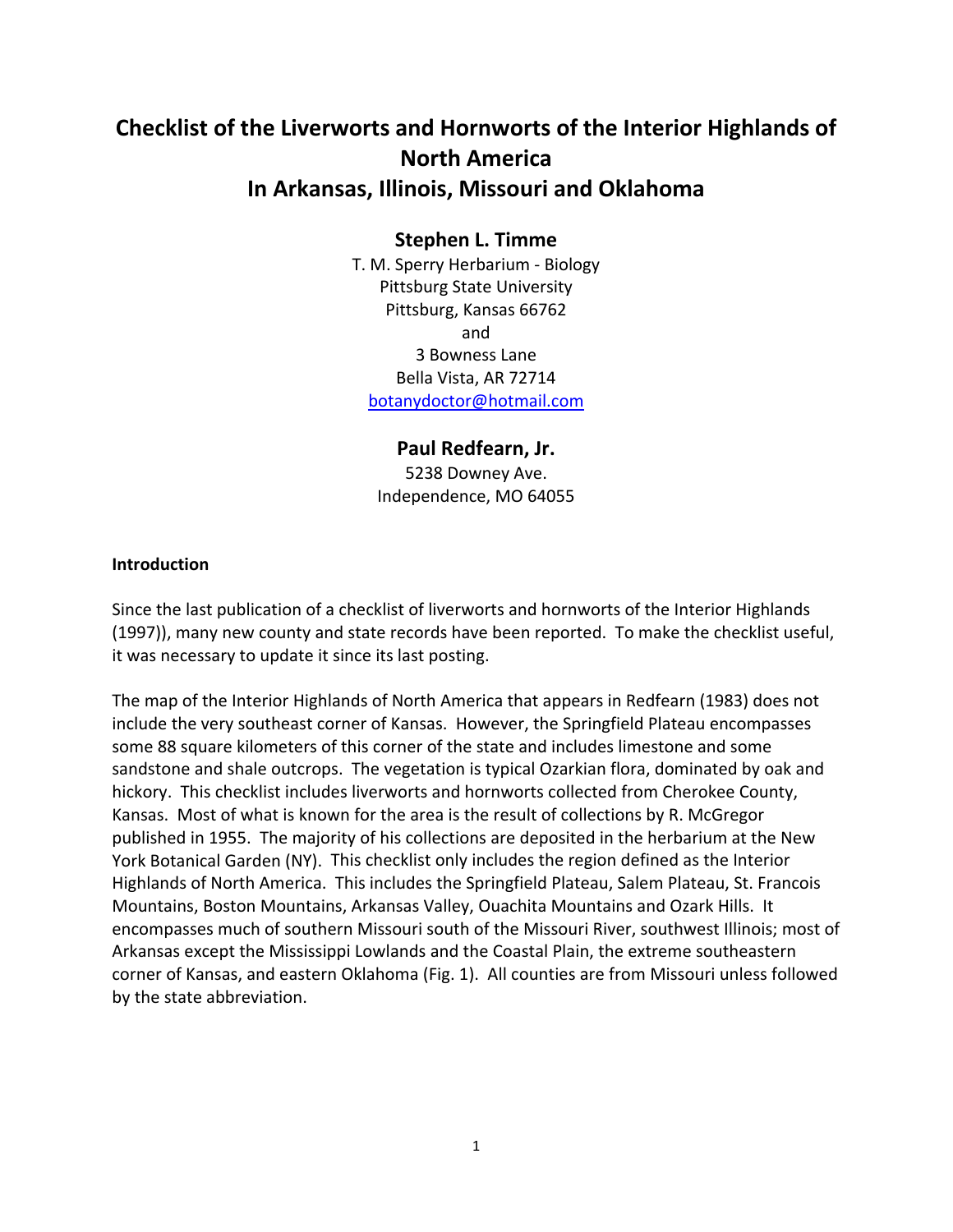

Fig. 1. The Interior Highlands of North America including Arkansas, Illinois, Kansas, Missouri and Oklahoma. 1) Springfield Plateau 2) Salem Plateau 3) St. Francois Mountains 4) Boston Mountains 5) Arkansas Valley 6) Ouachita Mountains and 7) Ozark Hills. Modified with permission from the Missouri Botanical Garden, St. Louis.

The collections forming the basis of this checklist have been examined through field and herbarium studies by the first author unless the locality cited is followed by a parenthetical literature citation. The checklist is incomplete but will serve as a basis for the distribution of liverworts and hornworts in the Interior Highlands, and as a basis for future studies and reference.

Literature citations follow the checklist , followed by additional literature pertaining to the liverworts and hornwort flora of the Interior Highlands. All specimens are deposited in the Missouri Botanical Garden (MO) unless otherwise indicated parenthetically following the county. They include Duke University (DUKE), Southern Illinois University (SIU), University of Arkansas, Fayetteville (UARK), United States National Herbarium, Washington (US), Henderson State University (HEND), Field Museum of Natural History, IL (F) and the University of Missouri,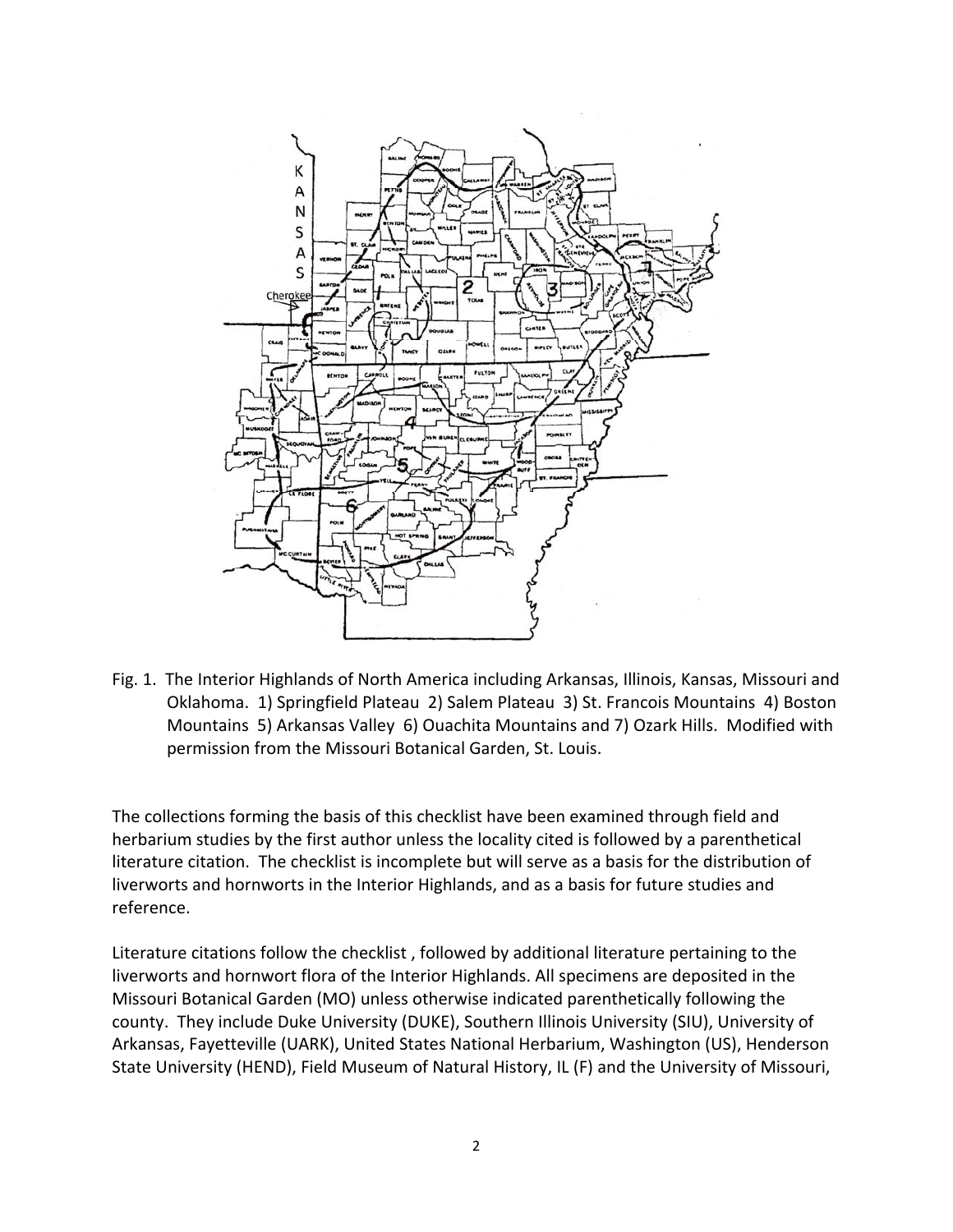Columbia (UMO). Following the distribution of each species is a volume and page reference in Schuster's *The Hepaticae and Anthocerotae of North America East of the Hundredth Meridian*. The arrangement of families and genera follow Stotler and Stotler‐Crandall (2007) – www.bryophytes.plant.siu.edu/marchantiophyts.html and www.bryophytes.plant.siu.edu/anthocerotophyta.html.

# **MARCHANTIOPHYTA**

# **MARCHANTIOPSIDA** Stotler & Stotl.‐Crand.

## **SPHAEROCARPACEAE** (Dumort.) Heeg

*Sphaerocarpos* Boehm.

*Sphaerocarpos michelii* Bellardi

**SPRINGFIELD PLATEAU**: Cherokee, KS (McGregor, 1955); **OZARK HILLS**: Jackson, IL (Schuette & Johnson, 2010). V‐820.

#### *Sphaerocarpos texanus* Aust.

**SPRINGFIELD PLATEAU**: Benton, AR (UARK), Dade, Washington, AR (UARK); Bollinger and Franklin (Darigo 2004b), Jefferson and Perry (Darigo, 2008); Cherokee, KS; **SALEM PLATEAU**: Shannon (Gier 1955), St. Louis (Schuster, 1992‐V); **BOSTON MTS.:** Faulkner, AR (UARK), Cherokee, OK (Darigo 2004b); **ARKANSAS VALLEY**: Conway, AR (UARK), Faulkner, AR (UARK), Pulaski, AR (UARK); **OUACHITA MTS.:** Polk, AR (UARK). V‐814.

#### **AYTONIACEAE** Cavers

*Asterella* P. Beau.

*Asterella echinella* (Gott.) Underw.

**SPRINGFIELD PLATEAU**: Carroll, AR (Schuster 1992‐VI); **SALEM PLATEAU**: Baxter, AR (UARK); **ARKANSAS VALLEY**: Pulaski, AR (UARK). VI‐248.

*Asterella tenella* (L.) P. Beauv.

**SPRINGFIELD PLATEAU**: Benton, AR (UARK), Polk, Cherokee, KS; **SALEM PLATEAU**: Baxter, AR (UARK), Crawford; Dent and Franklin (Darigo 2004b), Gasconade; Phelps and Scott (Darigo 2008), St. Genevieve, Stoddard; Texas and Warren (Darigo 2004b), Camden, Carroll, AR (UARK),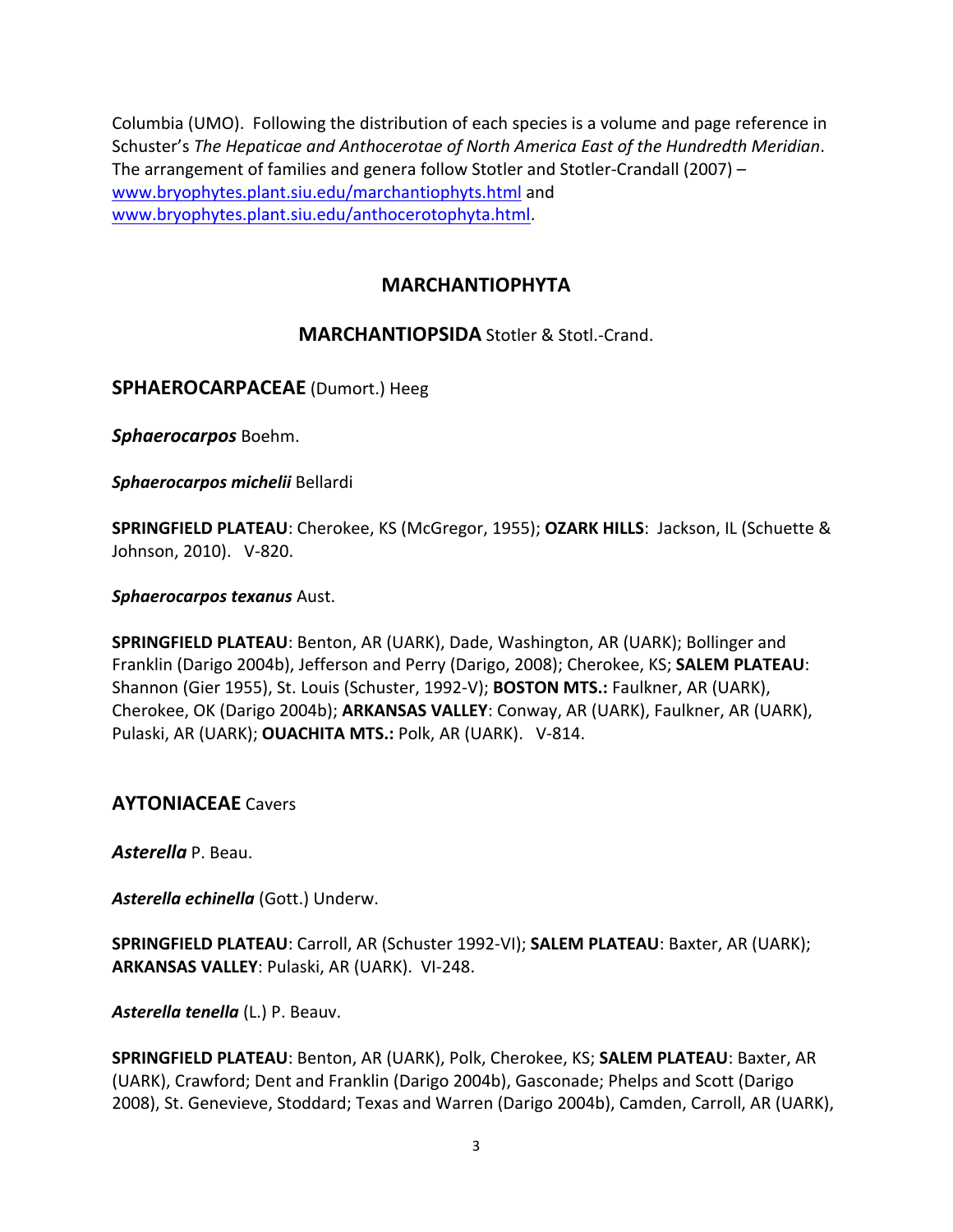Izard, AR (UARK), Perry, St. Louis, Stone, AR (UARK); **BOSTON MTS.**: Cleburne, AR (UARK), Jefferson, AR (UARK), Newton, AR, Searcy, AR (UARK), Washington, AR (UARK); Cherokee, OK (Darigo 2004b); **ARKANSAS VALLEY**: Conway, AR (UARK), Crawford, AR (UARK), Faulkner, AR (UARK), Sebastian, AR (UARK), Yell, AR (UARK); **BOSTON MTS.**: Madison (Darigo 2004b); **OUACHITA MTS.**: Grant, AR (UARK), Scott, AR (UARK). VI‐235.

*Mannia* Opiz.

*Mannia californica* (Gott.) L. C. Wheeler

**SALEM PLATEAU**: Stone, AR (Schuster 1992‐VI): **BOSTON MTS.**: Marion, AR (Schuster 1992‐VI). VI‐185.

*Mannia fragrans* (Balbis) Frye & Clark

**SALEM PLATEAU**: Boone (Schuster 1992‐VI) & Franklin (Darigo 2000). VI‐192.

*Mannia triandra* (Scop.) Grolle

**SPRINGFIELD PLATEAU**: McDonald; **SALEM PLATEAU**: Camden, Howell, Shannon; **BOSTON MTS.**: Newton, AR (Schuster 1992‐VI). VI‐208.

*Reboulia* Raddi

*Reboulia hemisphaerica* (L.) Raddi

**SPRINGFIELD PLATEAU**: Barry, Benton, AR (UARK), Callaway, Cedar (Darigo 2008), Cherokee, OK (Darigo 2004b) Cherokee, KS (McGregor 1955), Douglas; St. Charles and St. Clair (Darigo 2008),); **SALEM PLATEAU**: Baxter, AR (UARK), Benton, Camden, Carter (DUKE), Crawford (Darigo 2008), Dent; Franklin (Darigo 2000), Howell (Darigo 2008), Madison, AR (UARK), Marion, AR (UARK), Phelps (Darigo 2004a), Shannon (UMO), Warren & Washington (Darigo 2008); **ST. FRANCOIS MTS.**: Iron (Darigo 2008); **BOSTON MTS.**: Franklin, AR, Faulkner, AR (UARK), Newton, AR (UARK), Washington, AR (Schuster 1992‐VI); **ARKANSAS VALLEY**: Conway, AR (UARK), Crawford, AR (UARK), Logan, AR (UARK); **OUACHITA MTS.**: Garland, AR (UARK), Hot Spring, AR (Majestyk 2001), Howard, AR (UARK), Polk, AR (DUKE), Saline, AR; **OZARK HILLS**: Union, IL (Darigo 2000). VI‐152.

**CONOCEPHALACEAE** Müll. Frib. ex Grolle

*Conocephalum* Hill.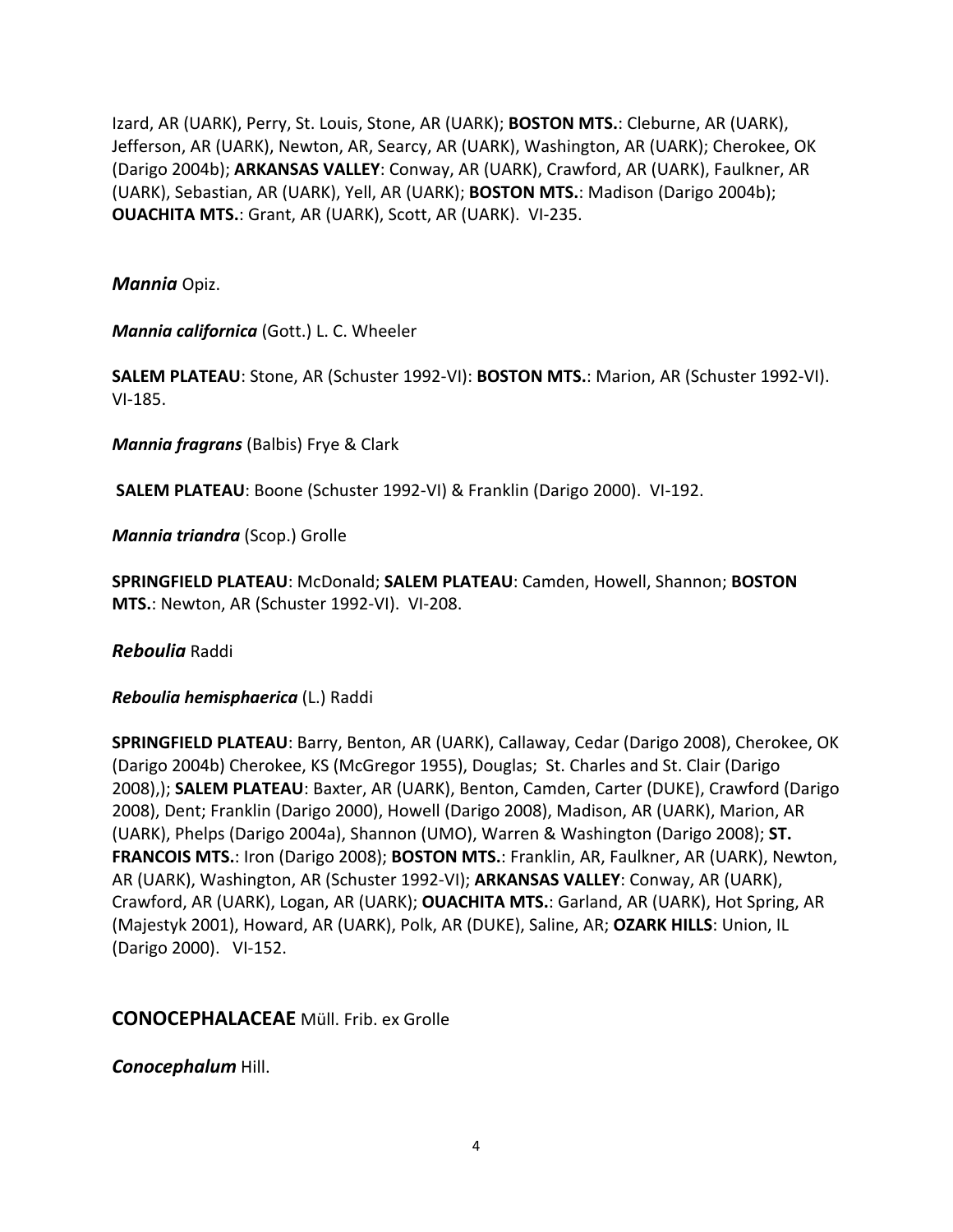### *Conocephalum conicum* (L.) Underw.

**SALEM PLATEAU**: Bollinger, Callaway & Crawford (Darigo 2004), Douglas (Darigo 2000), Gasconade (Darigo 2002), St. Charles (Darigo 2000), Franklin & Warren (Darigo 2008); **SPRINGFIELD PLATEAU**: Barry, Benton, AR (UARK), Polk; **SALEM PLATEAU**: Baxter, AR (UARK), Benton, Camden, Carroll, AR (UARK), Carter, Dallas, Dent, Independence, AR (UARK), Jefferson, Laclede, Madison, AR, Marion, AR (UARK), Oregon, Ozark, Pulaski, Ozark (F), Ripley, Shannon, Stone, AR (DUKE), Texas; **ST. FRANCIS MTS.**: Iron (Darigo 2002), Madison (Darigo 2004), Reynolds (Darigo 2002) **BOSTON MTS.**: Conway, AR (UARK), Crawford, AR (UARK), Franklin, AR (DUKE), Newton (UARK), Pope, AR, Washington, AR (MO); **ARKANSAS VALLEY**: Franklin, AR (UARK); **OUACHITA MTS.**: Garland, AR (UARK), Montgomery, AR (UARK), Perry (Darigo 2008). VI‐95.

## **LUNULARIACEAE** Klinggr.

*Lunularia* Adans.

*Lunularia cruciata* (L.) Dumort.

**SPRINGFIELD PLATEAU**: Benton, AR. VI‐85.

**MARCHANTIACEAE** (Bisch.) Lindl.

*Dumortiera* Nees

*Dumortiera hirsuta* (Sw.) Nees

**SPRINGFIELD PLATEAU**: Benton, AR (UARK); **SALEM PLATEAU**: Carter, Madison, AR, Marion, AR (Schuster 1992‐VI), Oregon, Ozark, Shannon, Stone, AR (UARK); **BOSTON MTS.**: Franklin, AR, Faulkner, AR (UARK), Madison, AR; **OUACHITA MTS.**: Montgomery, AR (DUKE), Pulaski, AR (UARK). VI‐383.

*Marchantia* L.

*Marchantia aquatica* (Nees) Burgeff

**SALEM PLATEAU**: Washington (Darigo 2004); **ST. FRANCOIS MTS.:** Reynolds (Darigo 2004a). VI 334.

*Marchantia papillata* Raddi subsp. *inflexa* (Nees et Mont.) Schust.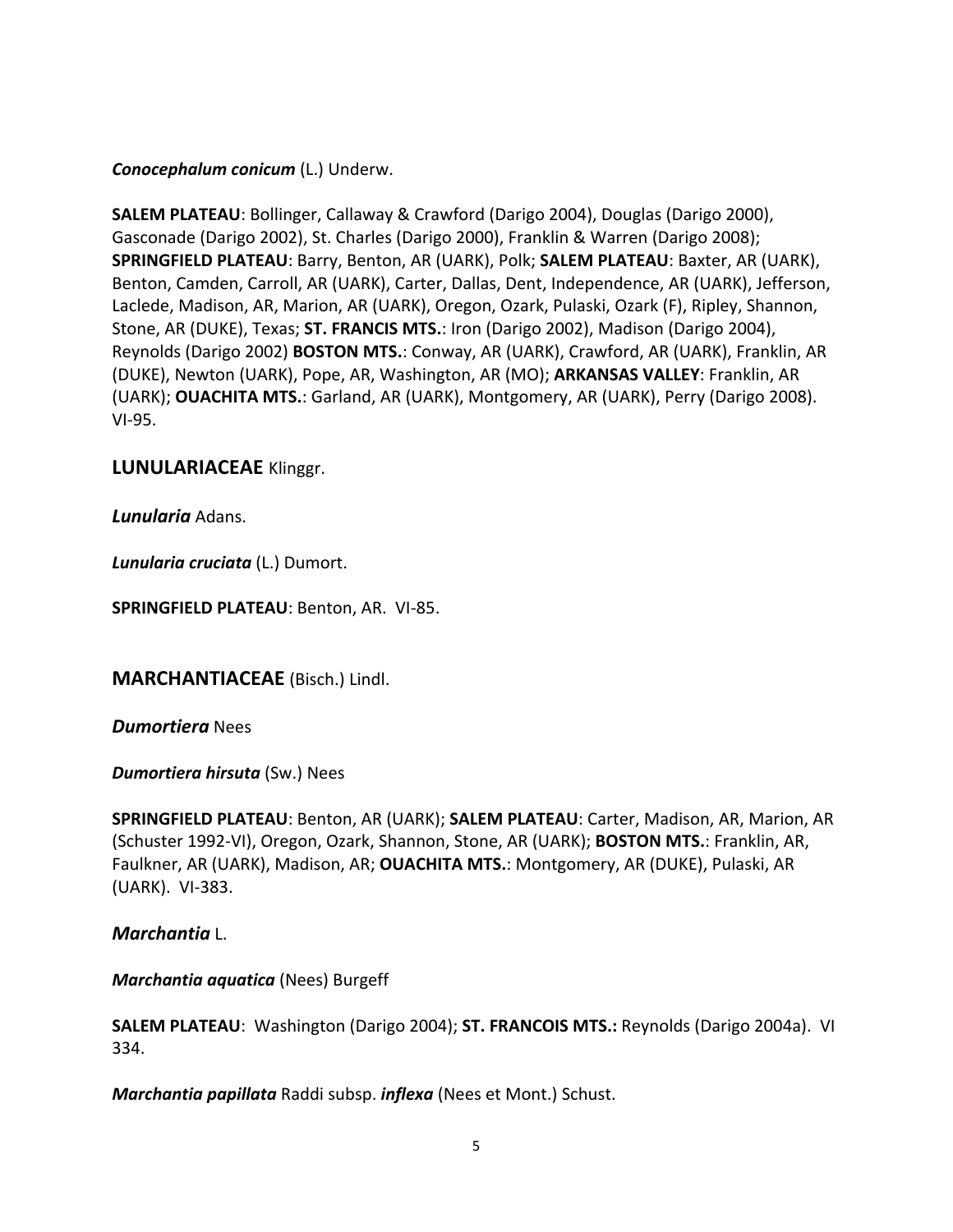**SALEM PLATEAU**: Izard, AR (Schuster 1992‐VI). VI‐354.

#### *Marchantia polymorpha* L.

**SPRINGFIELD PLATEAU**: Barry, Greene, Washington, AR (UARK); **SALEM PLATEAU**: Camden, Carter, Dent; Douglas (Darigo 2004a), Laclede, Ozark, Phelps, Shannon, Stone, AR (DUKE), Warren (Darigo 2008); **ST. FRANCOIS MTS.**: Iron (Darigo 2002), Reynolds; BOSTON MTS.: Faulkner, AR (UARK), Newton, AR (UARK). VI‐324.

*Pressia* Corda

*Pressia quadrata* (Scop.) Nees

**SALEM PLATEAU**: Camden, Jefferson (Gier 1955), Stone, AR (Schuster, 1992‐VI). VI‐369.

## **OXYMITRACEAE** Müll. Frib. Ex Grolle

*Oxymitra* Bisch. ex Lindenb.

*Oxymitria incrassata* (Brot.) Sergio & Sim‐Sim

**SPRINGFIELD PLATEAU**: St. Clair. VI‐403.

**RICCIACEAE** Reichenb.

*Riccia* L.

*Riccia beyrichiana* Hampe ex Lehm.

**SPRINGFIELD PLATEAU**: Barry (Gier 1955), St. Clair (Darigo 2008), Cherokee, KS (McGregor 1955); **SALEM PLATEAU**: Baxter, AR (UARK), Carroll, AR (UARK), Izard, AR (McGregor 1960), Marion, AR (UARK), Moniteau and Pulaski (Darigo 2008); **ST. FRANCOIS MTS.**: St. Francois; **BOSTON MTS.**: Conway, AR (UARK), Crawford, AR (UARK), Washington, AR (UARK); **ARKANSAS VALLEY**: Scott, AR (UARK), Sebastian, AR (UARK). VI‐660.

*Riccia bifurca* Hoffm.

**SPRINGFIELD PLATEAU**: Dade; Cherokee, KS (McGregor 1955). VI‐654.

*Riccia campbelliana* M. A. Howe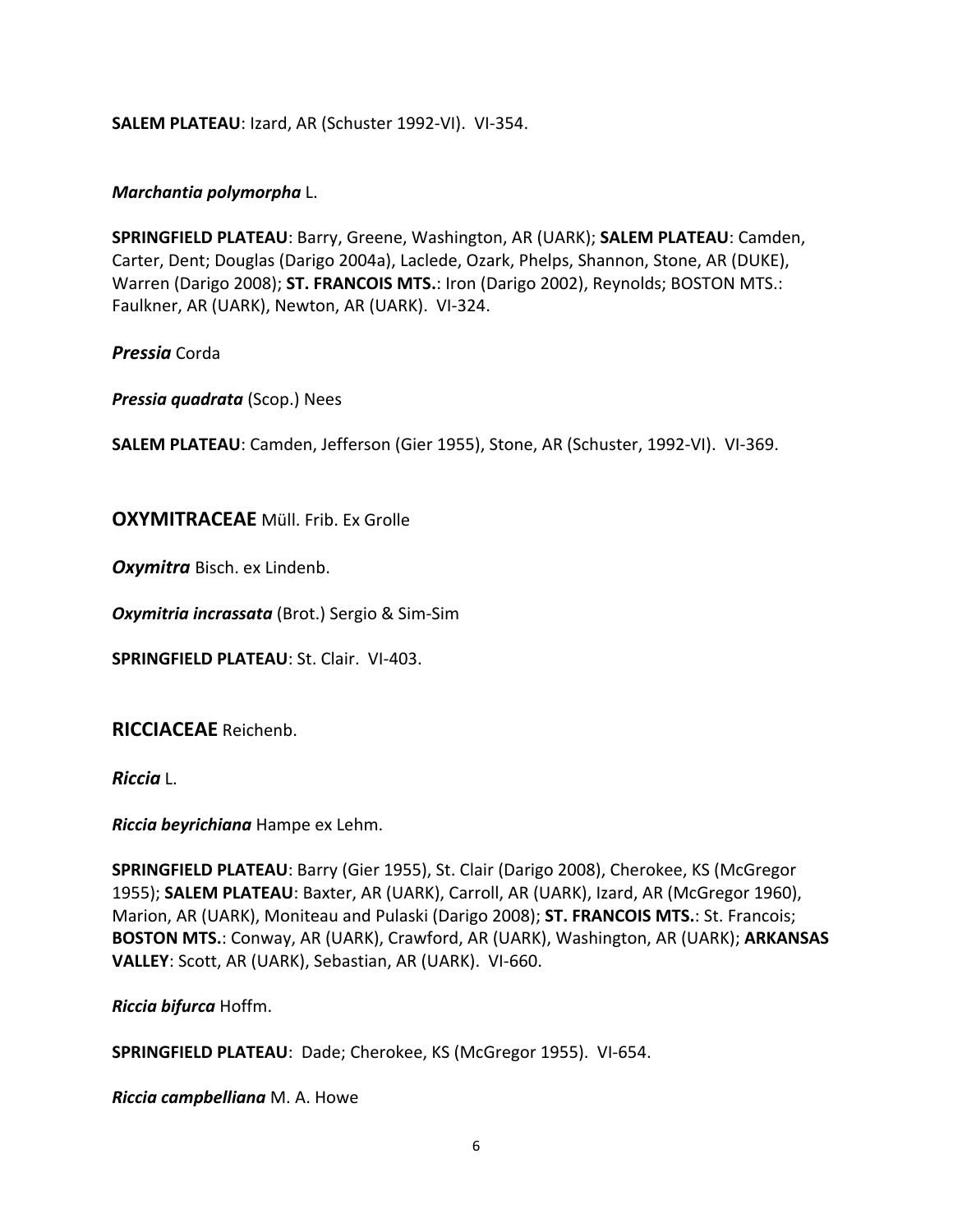**SPRINGFIELD PLATEAU**: Cherokee, KS (McGregor 1955); **SALEM PLATEAU**: Baxter, AR (UARK), Carroll, AR (UARK), Izard, AR (UARK); **BOSTON MTS.**: Conway, AR (Jacobs 1951), Faulkner, AR (UARK), Washington, AR (UARK); **ARKANSAS VALLEY**: Logan, AR (UARK). VI‐576.

#### *Riccia canaliculata* Hoffm.

**ARKANSAS VALLEY**: Conway, AR (UARK). **BOSTON MTS.**: White, AR (Schuster, 1992‐VI). VI 461.

*Riccia cavernosa* Hoffm.

**SALEM PLATEAU**: Shannon

**ARKANSAS VALLEY**: Conway, AR. VI‐487.

*Riccia crystallina* L.

**SPRINGFIELD PLATEAU**: Barry (Darigo 2008); **SALEM PLATEAU**: Taney (Darigo 2008). VI 494.

*Riccia dictyospora* Howe

**SPRINGFIELD PLATEAU**: St. Clair (Darigo 2008), Cherokee, KS (McGregor 1955); **SALEM PLATEAU**: Baxter, AR (UARK), Independence, AR (UARK); **ARKANSAS VALLEY**: Conway, AR (Schuster, 1992‐VI). VI‐568.

#### *Riccia fluitans* L.

**SPRINGFIELD PLATEAU**: Barry, Newton, St. Clair; **SALEM PLATEAU**: Camden (UMO), Dent, Howell, Osage, Oregon, Phelps, Ripley, Shannon, Stone, Texas; **BOSTON MTS.** Conway, AR (UARK), White, AR; **ARKANSAS VALLEY**: Franklin (Darigo 2004a); **OUACHITA MTS.**: Hempstead, AR (UARK); **OZARK HILLS**: Union, Il (SIU). VI‐478.

#### *Riccia frostii* Aust.

**SPRINGFIELD PLATEAU**: Dade (Darigo 2008); **SALEM PLATEAU**: Shannon (Gier 1955); **ARKANSAS VALLEY**: Conway, AR (UARK). VI 497.

*Riccia hirta* (Aust.) Underw.

**SPRINGFIELD PLATEAU**: Barry and Dade (Darigo 2008), Benton, AR (UARK), Cherokee, KS (McGregor 1955), Newton, Washington, AR (UARK); **SALEM PLATEAU**: Butler (Darigo 2008), Carroll, AR (UARK), Douglas and Franklin (Darigo 2008), Izard, AR (UARK), Lawrence, AR (UARK), Oregon (Darigo 2008), Texas; **BOSTON MTS.**: Crawford, AR (UARK), Franklin, AR (UARK), White,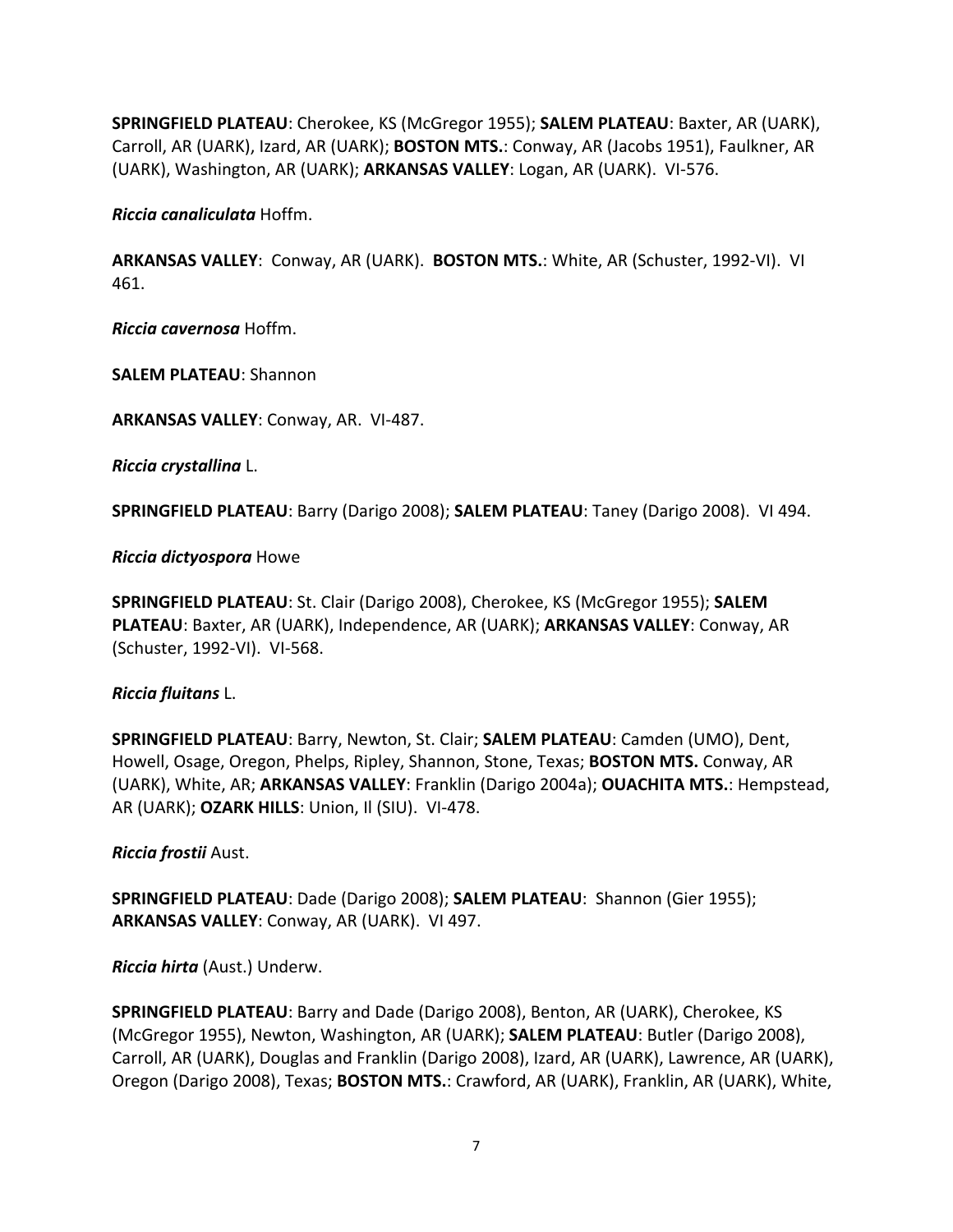AR (UARK); **ARKANSAS VALLEY**: Conway, AR (UARK); OUACHITA MTS.: Hempstead, AR (UARK). VI‐635.

*Riccia huebeneriana* subsp. *sullivantii* (Aust.) Schust.

**SPRINGFIELD PLATEAU**: Cedar; **SALEM PLATEAU**: Shannon; **OZARK HILLS**: Union, IL (SIU). VI‐ 457.

*Riccia lamellosa* Raddi (Including *Riccia austinii* Steph.)

**SPRINGFIELD PLATEAU**: Benton, AR (UARK); **SALEM PLATEAU**: Carroll, AR (UARK), Independence, AR (UARK), St. Clair (He, Allen & Redfearn 1986); **ARKANSAS VALLEY**: Conway, AR. **BOSTON MTS.**: Conway, AR (UARK), Crawford, AR (UARK), White, AR (Schuster 1992‐VI). VI‐535.

*Riccia macallisteri* Howe

**SPRINGFIELD PLATEAU**: Barry; **SALEM PLATEAU**: Izard, AR (Schuster 1992‐VI), St. Louis. VI‐558.

*Riccia membranacea* Gott. & Lindenb.

**SPRINGFIELD PLATEAU**: Benton, Butler, Stoddard (Gier 1955), Benton, AR (UARK), Washington, AR (UARK); **SALEM PLATEAU**: Benton, Butler, Greene, AR (UARK), Lawrence, AR (UARK), Stoddard; **BOSTON MTS.**: Cleburne, AR (UARK), Franklin, AR (UARK), Washington, AR (UARK), White, AR (UARK); **OUACHITA MTS.**: McCurtain, OK (Little 1936a), Pulaski, AR (UARK). VI‐502.

*Riccia ozarkiana* McGregor

**SPRINGFIELD PLATEAU**: Barry (McGregor 1960); **SALEM PLATEAU**: Izard, AR (Schuster, 1992‐ VI). VI‐678.

*Riccia rhenana* Lorbeer ex K. Müll.

**SPRINGFIELD PLATEAU**: Lawrence, Newton; St. Clair (Gier 1955); **SALEM PLATEAU**: Shannon (Gier 1955); **ARKANSAS VALLEY**: Conway, AR (UARK). VI‐474.

*Riccia sorocarpa* Aust.

**SPRINGFIELD PLATEAU**: Barry, Dade; Newton (Darigo 2008), Cherokee, KS (McGregor 1955); **SALEM PLATEAU**: Boone; **BOSTON MTS.**: Conway, AR (UARK), Washington, AR (UARK). VI‐592.

*Riccia stenophylla* Spr.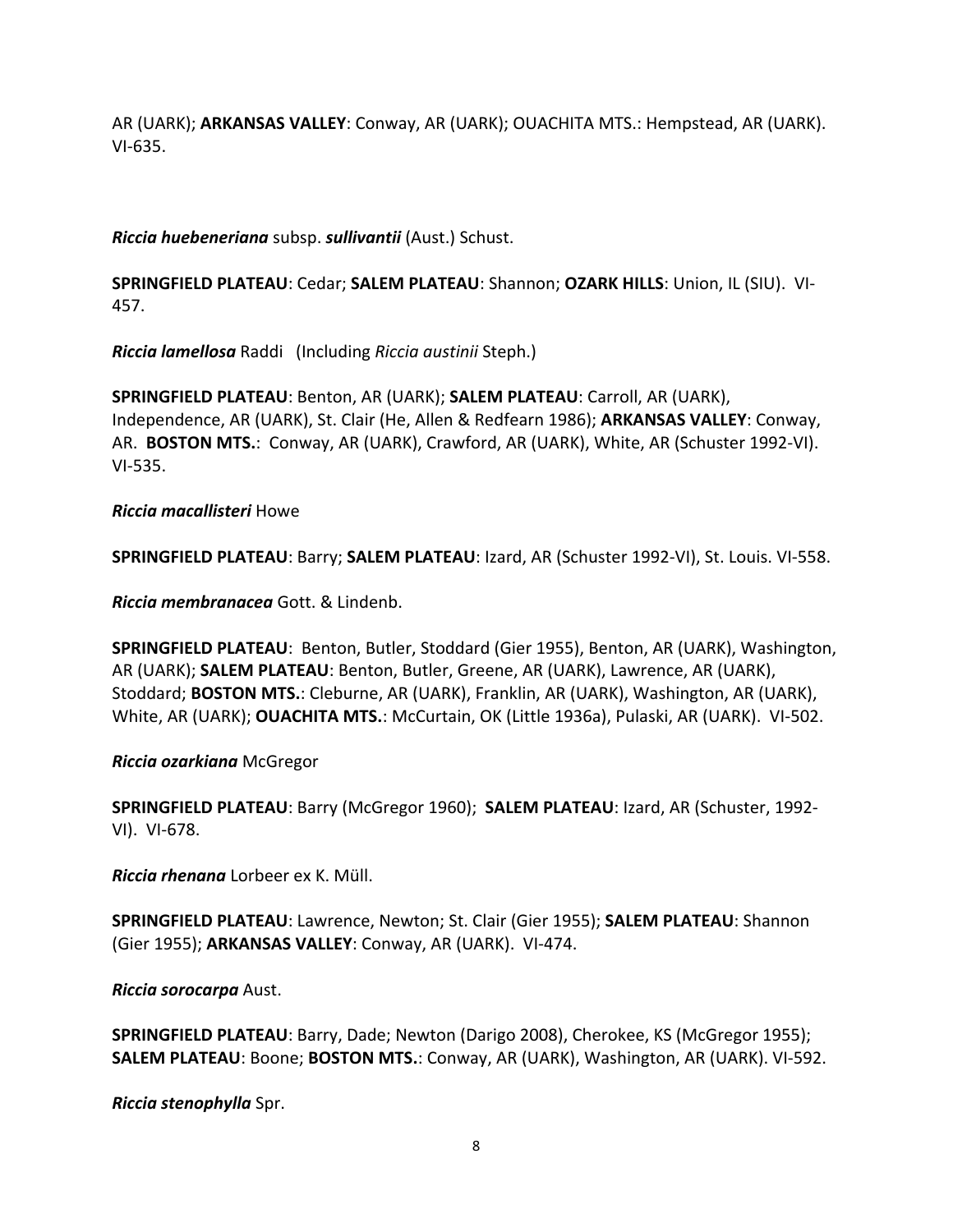**SPRINGFIELD PLATEAU**: Newton and St. Clair (Darigo 2008); **SALEM PLATEAU**: Bollinger, Camden, Cole, Dallas, Dent, Howell, Jefferson, Lawrence; Oregon and Phelps (Darigo 2008), Ripley (Darigo 1999), St. Charles, St. Louis, Shannon, Stone, Texas, Warren and Wayne (Darigo 2008); **OZARK HILLS**: Jackson, IL and Johnson, IL (Darigo 2008). VI‐467.

### *Ricciocarpos* Corda

#### *Ricciocarpos natans* (L.) Corda

**SPRINGFIELD PLATEAU**: Greene, Cherokee, KS; **SALEM PLATEAU**: Franklin (Darigo 2002), Howell (Darigo 2000), Jefferson (Darigo 2001), Oregon, Ozark, Ripley; St. Charles (Darigo 1998), St. Louis (Gier 1955), Stoddard, Texas, Warren (Darigo 2000); **BOSTON MTS.**: Conway, AR (UARK), Faulkner, AR (UARK), Washington, AR (UARK); **OUACHITA MTS.**: Hempstead, AR (UARK); **OZARK HILLS**: Union, IL (SIU). VI‐415.

## **JUNGERMANNIOPSIDA** Stotler & Stotl.‐Crandall

## **FOSSOMBRONIACEAE** Hazsl.

*Fossombronia* Raddi

*Fossombronia brasiliensis* Steph.

**SALEM PLATEAU**: Crawford, Franklin and Lawrence (Darigo 2008), Jefferson, Maries, Phelps and Texas (Darigo 2004b), Baxter, AR, Stone, AR; **ST. FRANCOIS MTS.**: Iron. V‐408.

*Fossombronia foveolata* Lindb.

**SPRINGFIELD PLATEAU**: Cherokee, KS (McGregor 1955); **SALEM PLATEAU**: Izard, AR (UARK).

*Fossombronia texana* Lindb.

**SALEM PLATEAU**: Baxter (DUKE); **BOSTON MTS.**: Newton, AR (DUKE). V‐402.

*Fossombronia wondraczekii* (Corda) Dumort.

**ARKANSAS VALLEY**: Logan, AR (Wittlake 1954). V‐372.

**PELLIACEAE** H. Klinggr.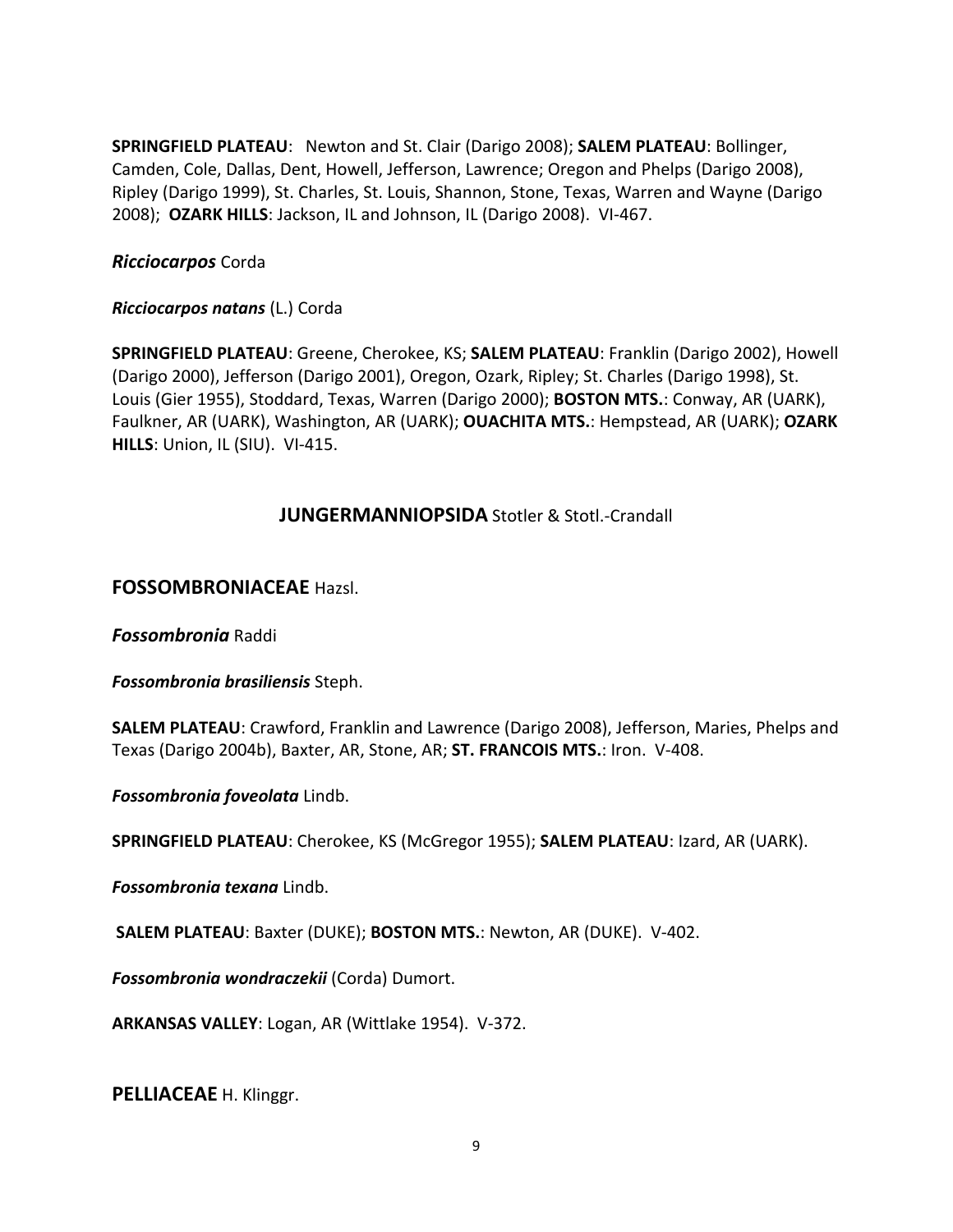*Pellia* Raddi

*Pellia endiviifolia* (Dicks.) Dumort.

**SALEM PLATEAU**: Ste. Genevieve; BOSTON MTS.: Crawford, AR, Johnson, AR. V‐447.

*Pellia epiphylla* (L.) Coda

**SPRINGFIELD PLATEAU**: Benton, AR (UARK), Cherokee, KS (McGregor 1955), Greene (Schuster, 1992‐V); **SALEM PLATEAU**: Bollinger, Crawford, St. Charles and St. Louis (Darigo 2004a), Gasconade and St. Francois (Darigo 2002), Jefferson (Darigo 2008), Ste. Genevieve (Gier 1955); **BOSTON MTS.**: Franklin, AR (UARK), Pope, AR, Washington, AR; **OUACHITA MTS.**: Garland, AR (UARK), Montgomery, AR (UARK); **OZARK HILLS**: Jackson, IL (Hatcher 1952). V‐460.

## **PALLAVICINIACEAE** Mig.

#### *Pallavicinia* Gray

*Pallavicinia lyellii* (Hook.) Carruth.

**SPRINGFIELD PLATEAU**: Bollinger (Darigo 2000); **SALEM PLATEAU**: Crawford and Jefferson (Darigo 2008), Baxter, AR (UARK), Greene, AR, Ste. Genevieve, Stoddard (Darigo 2001), Stone, AR (DUKE); **BOSTON MTS.**: Conway, AR (UARK), Garland, AR (UARK), Newton, AR, Pulaski, AR (UARK), Van Buren, AR (Schuster, 1992‐V); **ARKANSAS VALLEY**: Conway, AR (Schuster, 1992‐V); **ARKANSAS VALLEY**: Franklin, AR.; **OUACHITA MTS.**: Garland, AR (UARK), Hot Spring, AR (Majestyk 2001), Montgomery, AR (UARK), Polk, AR (UARK), Saline, AR (UARK). V‐495.

**ANEURACEAE** H. Klinggr.

*Aneura* Dumort.

*Aneura pinguis* (L.) Dum.

**SPRINGFIELD PLATEAU**: Benton, AR (UARK); **SALEM PLATEAU**: Bollinger (Darigo 2004a), Carter, Crawford, Dent, Douglas, Franklin and Ste. Genevieve (Darigo 2004b), Greene, AR (Schuster, 1992‐V), Madison, AR (UARK), Shannon, Washington (Darigo 2000); **ST. FRANCOIS MTS.**: Iron (Darigo 2002); **BOSTON MTS.**: Conway, AR (UARK), Newton, AR, Washington, AR (UARK); **OUACHITA MTS.**: Clark, AR (UARK), Garland, AR, Pulaski, AR (UARK). V‐555.

*Aneura maxima* (Schiff.) Steph.

**ST. FRANCOIS MTS.**: Madison (Darigo 2004). V‐569.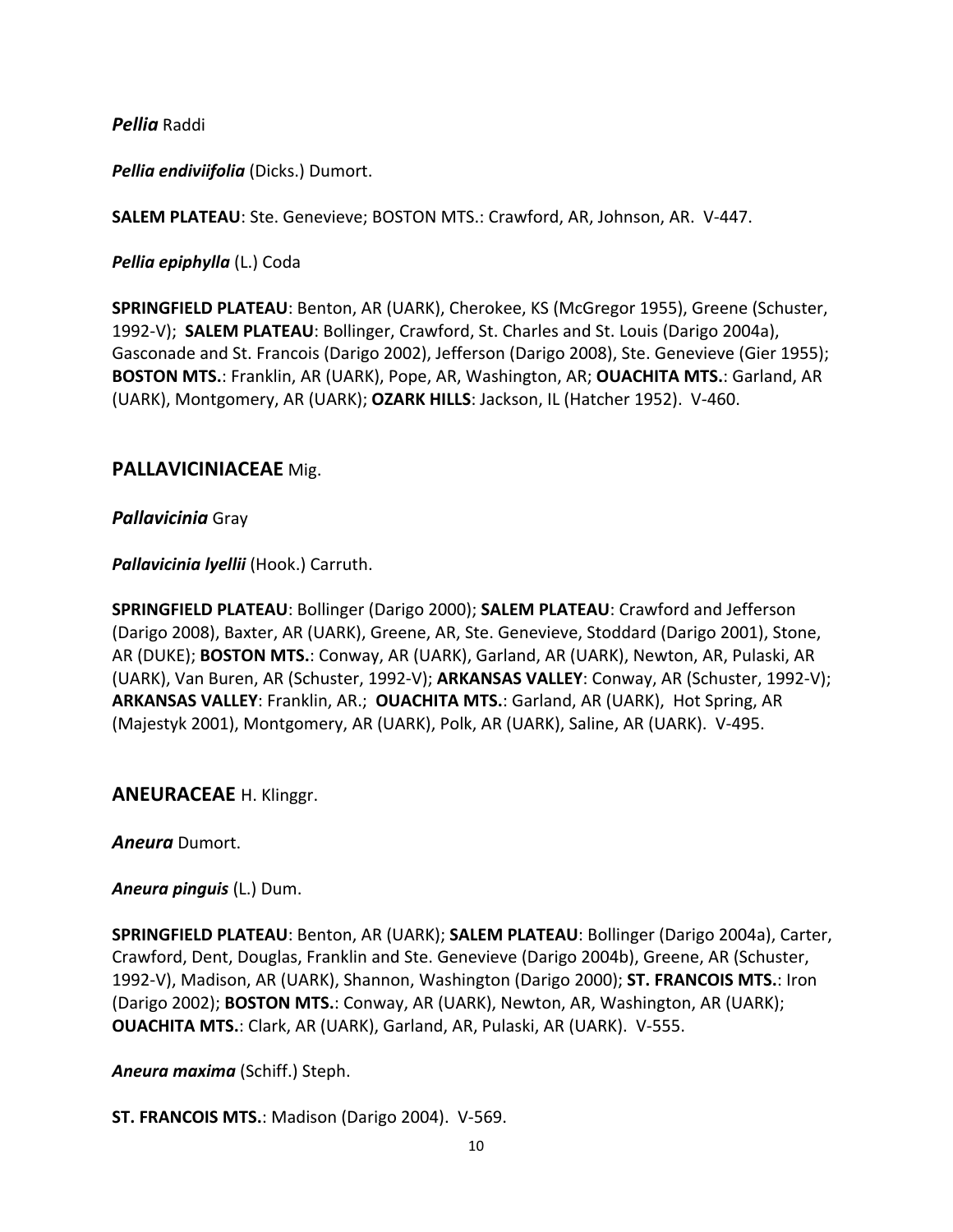### *Riccardia* Gray

*Riccardia chamedryfolia* (With.) Grolle

**OUACHITA MTS.**: Garland, AR, Montgomery, AR, Polk, AR (DUKE). V‐645.

*Riccardia latifrons* (Lindb.) Lindb.

**SALEM PLATEAU**: Marion, AR (UARK), Stone, AR (UARK); **BOSTON MTS.**: Crawford, AR (UARK), Franklin, AR (UARK), Johnson, AR (UARK), Washington, AR (UARK); **OUACHITA MTS.**: Garland, AR (UARK), Montgomery, AR (DUKE). V‐600.

*Riccardia multifida* (L.) S. F. Gray

**SALEM PLATEAU**: Ste. Genevieve, Carter; **BOSTON MTS.**: Johnson, AR; **OUACHITA MTS.**: Montgomery, AR, Polk, AR. V‐618.

*Riccardia palmata* (Hedw.) Carruth.

**SALEM PLATEAU**: Stoddard; **OUACHITA MTS.**: Pulaski, AR (UARK).

**METZGERIACEAE** H. Klinggr.

*Metzgeria* Raddi

*Metzgeria conjugata* Lindb.

**SPRINGFIELD PLATEAU**: Benton, AR (UARK); **SALEM PLATEAU**: Madison, AR (UARK), Ste. Genevieve, Wayne (UMO); **ST. FRANCOIS MTS.**: Reynolds; **BOSTON MTS.**: Newton, AR (UARK), Washington, AR (Schuster, 1992‐V); **OUACHITA MTS.**: Polk, AR (DUKE), Pulaski, AR (UARK).

#### *Metzgeria furcata* (L.) Dum.

**SALEM PLATEAU**: Carter, Stone, AR (Majestyk 2002); **ST. FRANCOIS MTS.**: Madison; **BOSTON MTS.**: Newton, AR, Washington, AR (UARK) Searcy, AR (Wittlake 1954); **ARKANSAS VALLEY**: Leflore, OK, Logan, AR (UARK); **OUACHITA MTS.**: Garland, AR (UARK), McCurtain, OK (Schuster, 1992‐V), Montgomery, AR (UARK). V‐679.

#### *Metzgeria myriopoda* Lindb.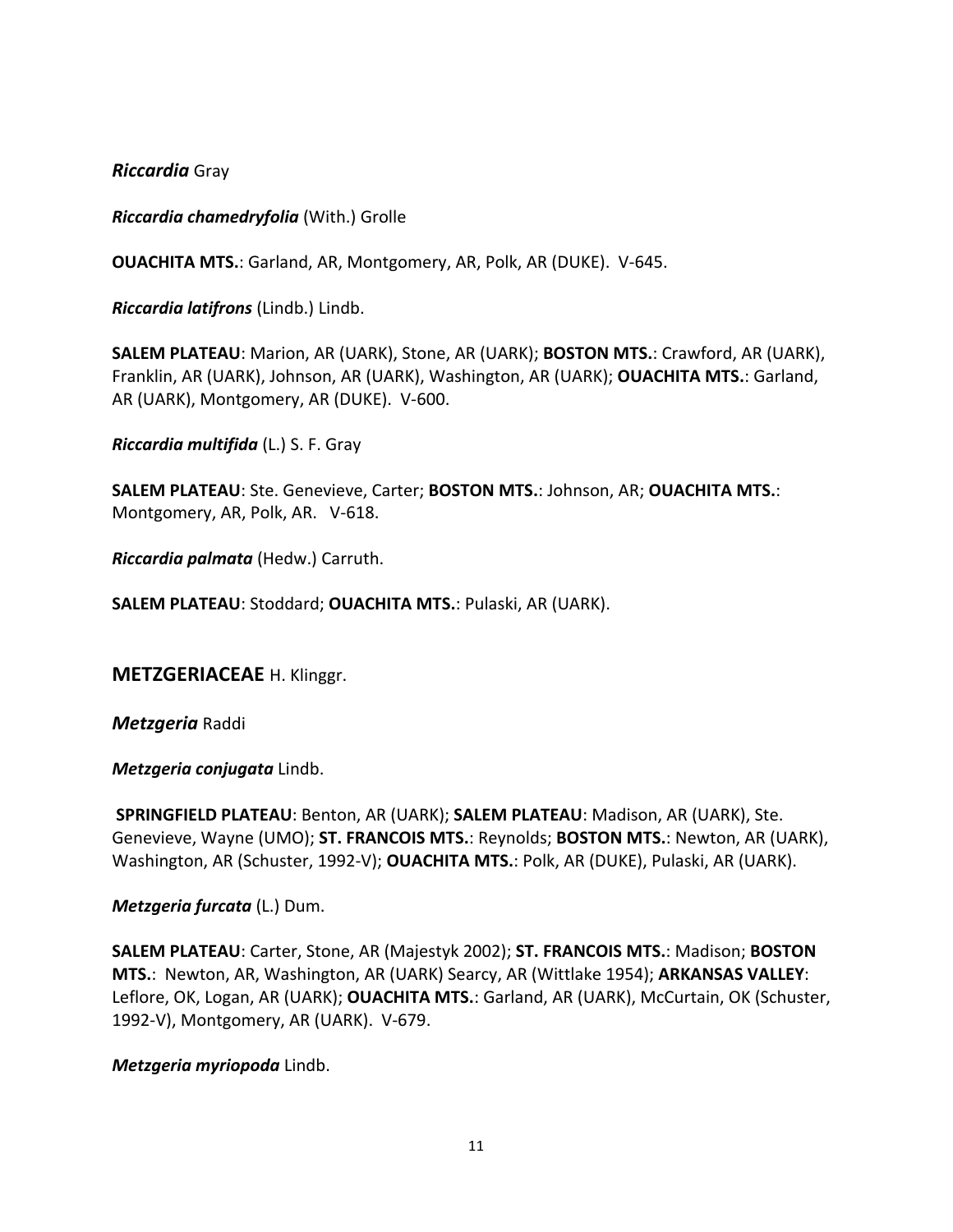**SPRINGFIELD PLATEAU**: Washington, AR (Schuster, 1992‐V); **ARKANSAS VALLEY**: Pope, AR (Schuster, 1992‐V); **OUACHITA MTS.**: Montgomery, AR (DUKE), Polk, AR (DUKE). V‐694.

**PTILIDIACEAE** H. Klinggr.

*Ptilidium* Nees

*Ptilidium pulcherrimum* (G. Web.) Hampe

**SALEM PLATEAU**: Phelps. I‐771

**TRICHOCOLEACEAE** Nakai

*Trichocolea* Dumort.

*Trichocolea tomentella* (Ehrh.) Dum.

**SPRINGFIELD PLATEAU**: Benton, AR (UARK); **SALEM PLATEAU**: Camden, Carter, Crawford (Darigo 2004a), Dent, Douglas (Darigo 1998), Franklin and Jefferson (Darigo 2008), Howell (F), Marion, AR (UARK), Ste. Genevieve, Shannon, Texas; **ST. FRANCOIS MTS.**: Iron and Reynolds (Darigo 2002): **BOSTON MTS.**: Pope, AR (DUKE); **ARKANSAS VALLEY**: Sebastian, AR (UARK); **OUACHITA MTS.**: Garland, AR, Montgomery, AR (DUKE), Polk, AR (UARK); **OZARK HILLS**: Jackson, IL (SIU). I‐787.

**GEOCALYCACEAE** H. Klinggr.

*Chiloscyphus* Corda

*Chiloscyphus bidentata* (L.) Engel & Schust.

**SALEM PLATEAU**: Carter, Ste. Genevieve; **BOSTON MTS.**: Crawford, AR, Newton, AR, Searcy, AR. IV‐190.

*Chiloscyphus cuspidata* (Nees) Engel & Schust.

**SPRINGFIELD PLATEAU**: Washington, AR (Schuster, 1980‐IV); **SALEM PLATEAU**: Carter, Delaware, OK, Madison, AR, Marion, AR, Shannon (DUKE); **ST. FRANCOIS MTS.**: Reynolds. IV‐ 198.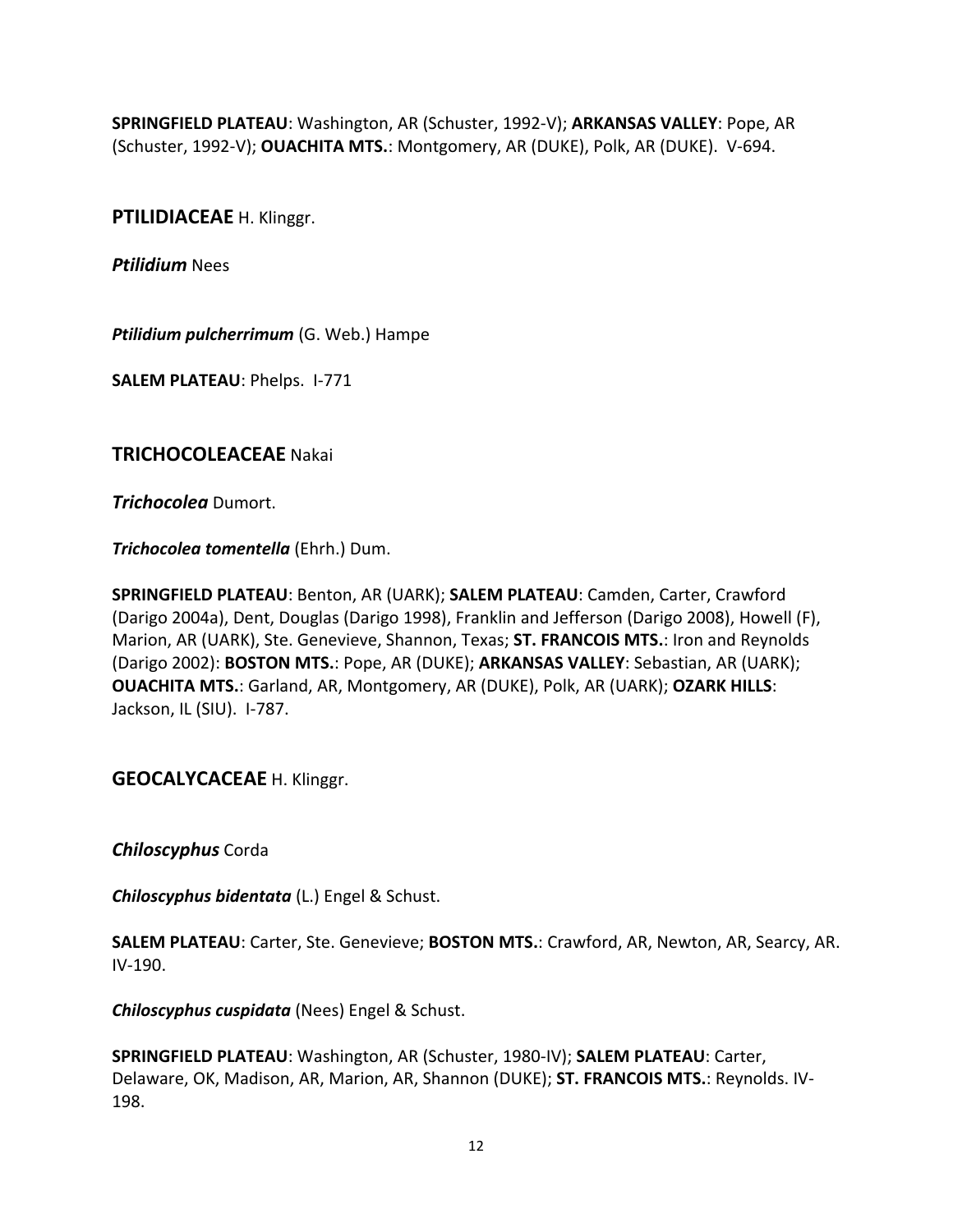*Chiloscyphus minor* (Nees) Engel & Schust.

**SPRINGFIELD PLATEAU**: Cherokee, KS (McGregor 1955). IV‐225.

*Chiloscyphus pallescens* (Ehrh.) Dumort.

**SALEM PLATEAU**: Bollinger (Darigo 2008), Boone, Camden (Gier 1955), Crawford, Franklin, Gasconade and Jefferson (Darigo 2008), Reynolds (Darigo 2002), Ripley (Darigo 2008), Shannon (Gier 1955), St. Louis, Ste. Genevieve (Darigo 2004a), Stoddard, Warren and Washington (Darigo 2008). IV‐258.

*Chiloscyphus polyanthus* var. *rivularis* (Schrad.) Nees

**SALEM PLATEAU**: Franklin (Darigo 2008), Shannon (Gier 1955). IV‐254.

*Chiloscyphus profundus* (Ness) Engel & Schust.

**SPRINGFIELD PLATEAU**: Benton, Cherokee, KS (McGregor 1955), Crawford, Gasconade, Jefferson, Warren and Washington (Darigo 2008); **SALEM PLATEAU**: Bollinger (Darigo 1999), Callaway (Darigo 1998), Camden, Carter (DUKE), Douglas (Darigo 2004a), Franklin, Lawrence, AR (Darigo 2004a), Maries (Darigo 2004b), Oregon, Shannon, Sharp, AR (Majestyk 2002), St. Charles (Darigo 2004a), St. Francis, Ste. Genevieve, Stoddard (DUKE), Stone, AR (UARK), Washington, AR (UARK); **BOSTON MTS.**: Faulkner, AR (UARK), Van Buren, AR (UARK); **ARKANSAS VALLEY**: Perry (Darigo 2008); **OUACHITA MTS.**: Garland, AR (UARK), Montgomery, AR (UARK), Polk, AR (UARK), Yell, AR (UARK). IV‐215.

## *Geocalyx* Nees

*Geocalyx graveolens* (Schrad.) Nees

**SALEM PLATEAU**: Ste. Genevieve; **BOSTON MTS.**: Newton, AR.; **OUACHITA MTS.**: Grant, AR (Majestyk 2001). IV‐311.

## **PLAGIOCHILACEAE** (Jörg.) Müll. Frib. & Herzog

*Plagiochila* (Dumort.) Dumort.

*Plagiochila acanthophylla* subsp. *ciliigera* (Schust.) Schust.

**SALEM PLATEAU**: Stone, AR (Schuster, 1980‐IV). IV‐434.

*Plagiochila asplenioides* subsp. *porelloides* (Torrey ex Nees) Schust.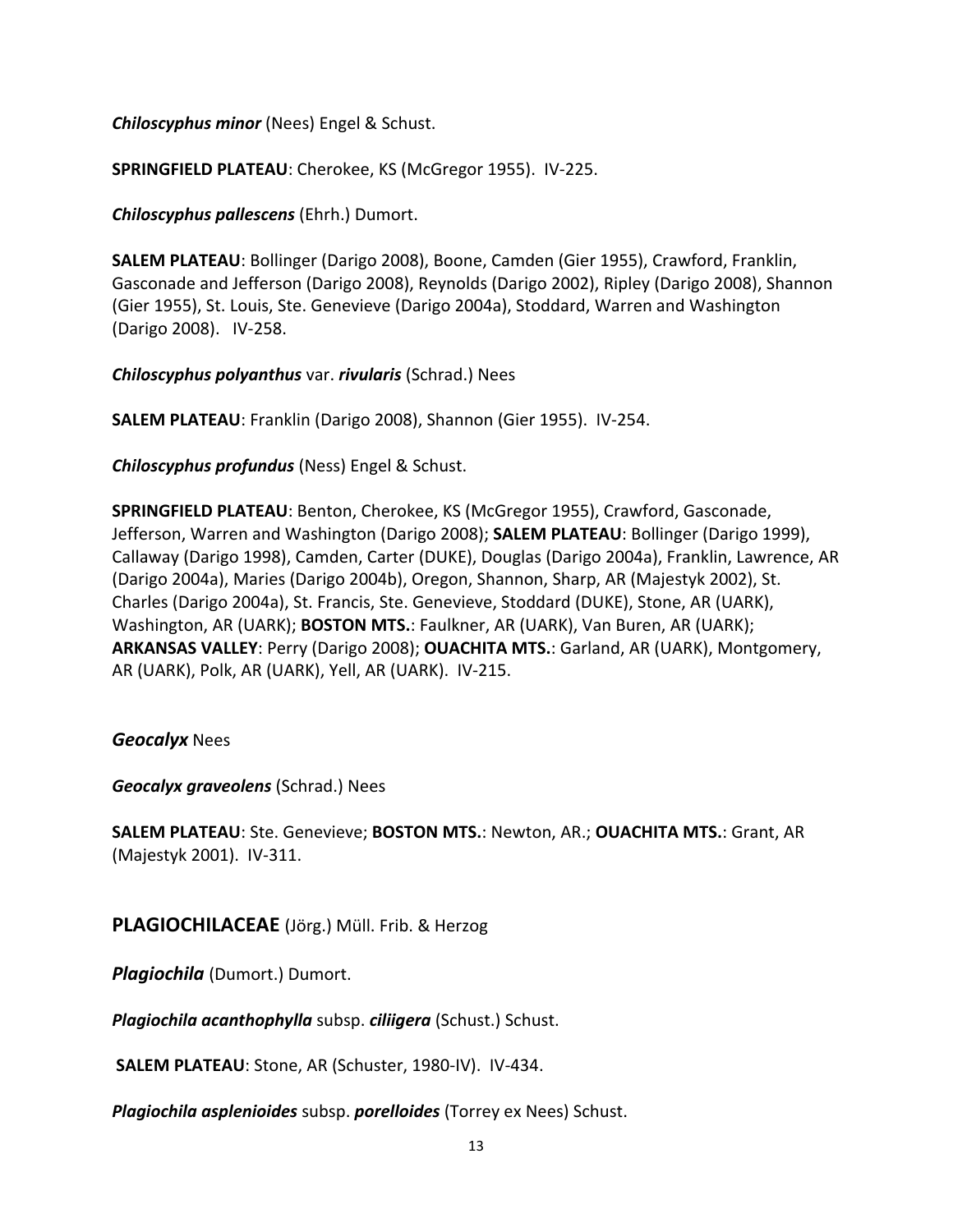**SPRINGFIELD PLATEAU**: Cherokee, KS (McGregor 1955); **SALEM PLATEAU**: Benton, AR (UARK), Douglas (Darigo 2004b), Franklin, Jefferson (Darigo 2004b), Madison, AR (DUKE), Marion, AR (Shuster, 1980‐IV), Shannon, Ste. Genevieve, Washington (Darigo 2008); **BOSTON MTS.**: Crawford, AR (DUKE), Franklin, AR (DUKE), Newton, AR (DUKE), Pope, AR (DUKE), Washington, AR (DUKE); **OUACHITA MTS.**: Polk, AR (DUKE), Saline, AR (DUKE). IV‐365.

*Plagiochila ludoviciana* Sull.

**ARKANSAS VALLEY**: Sebastian, AR. IV‐504.

*Plagiochila undata* Sull.

**BOSTON MTS.**: Franklin, AR (UARK), Newton, AR; **OUACHITA MTS.**: Montgomery, AR (DUKE); **ARKANSAS VALLEY**: Conway, AR (DUKE). IV‐526.

**CALYPOGIACEAE** (Müll. Frib.) Arnell in Holmberg

*Calypogeia* Raddi

*Calypogeia fissa* subsp. *neogaea* Schust.

**SALEM PLATEAU**: Bollinger, Cedar (Darigo 2008), Dent (Darigo 2002), Franklin (Darigo 2004a), Jefferson (Darigo 2008), Maries (Darigo 2004a), Shannon, Ste. Genevieve, Stoddard (Darigo 2008), Stone; **ST. FRANCOIS MTS.**: Iron (Darigo 2002); **BOSTON MTS.**: Newton, AR, Scott, AR. II‐ 169.

*Calypogeia muelleriana* (Schiffn.) K. Müll.

**OUACHITA MTS.**: Grant, AR (Majestyk 2001), Polk, AR (DUKE). II‐175.

*Calypogeia sullivantii* Aust.

**SALEM PLATEAU**: Ste. Genevieve; **BOSTON MTS.**: Franklin, AR (UARK); **OUACHITA MTS.**: Hempstead, AR (UARK), Montgomery, AR (UARK), Polk, AR. II‐117.

*Calypogeia trichomanis* (L.) Corda

**SPRINGFIELD PLATEAU**: St. Clair; **SALEM PLATEAU**: Izard, AR (UARK), Jefferson, Madison, AR (UARK); **BOSTON MTS.**: Faulkner, AR (UARK), Van Buren, AR (UARK), Washington, AR (UARK); **OUACHITA MTS.**: Polk, AR (UARK); OZARK HILLS: Union, IL. II‐149.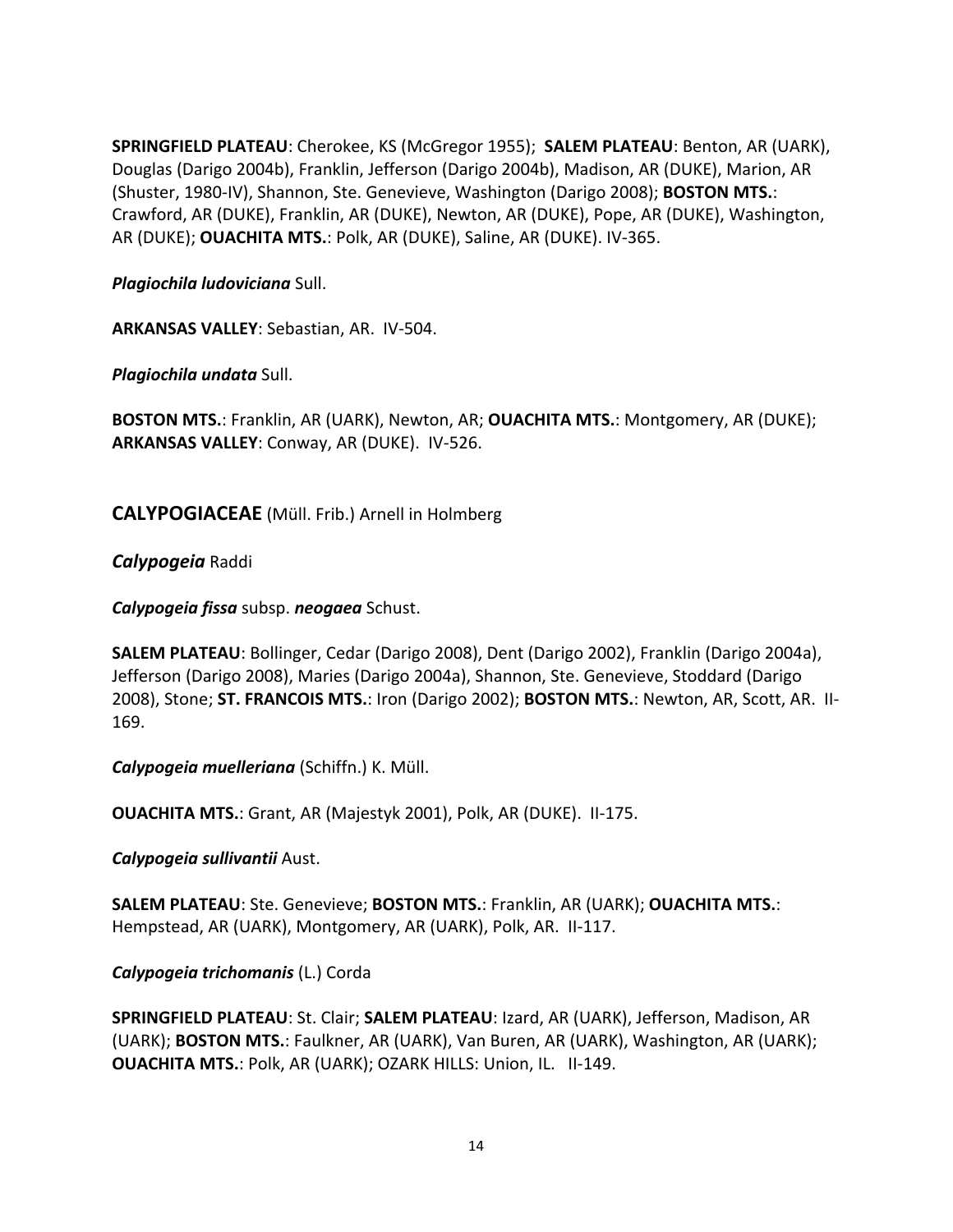## **LEPIDOZIACEAE** Limpr.

*Bazzania* Gray

*Bazzania trilobata* (L.) S. Gray

#### **SPRINGFIELD PLATEAU**: Dade; **SALEM PLATEAU**: Ste. Genevieve, Madison, AR. II‐83.

*Kurzia* G. Martins

*Kurzia setacea* (Web.) Grolle

**BOSTON MTS.**: Newton, AR. II‐57.

*Kurzia sylvatica* (Evans) Grolle

**SALEM PLATEAU**: Ste. Genevieve. II‐49.

*Telaranea* Spruce ex Schiffn.

*Telaranea nematodes* (Gott. ex Aust.) M. A. Howe

**BOSTON MTS.**: Franklin, AR (UARK). II‐35.

## **CEPHALOZIACEAE** Mig.

*Cephalozia* (Dumort.) Dumort.

*Cephalozia biscupidata* (L.) Dumort.

**OZARK HILLS**: Jackson, IL (Hatcher 1952). III‐709.

*Cephalozia lunulifolia* (Dum.) Dum.

**SALEM PLATEAU**: Jefferson (Darigo 2008), Ste. Genevieve; **BOSTON MTS.**: Newton, AR. III‐783.

#### *Nowellia* Mitt.

*Nowellia curvifolia* (Dicks.) Mitt.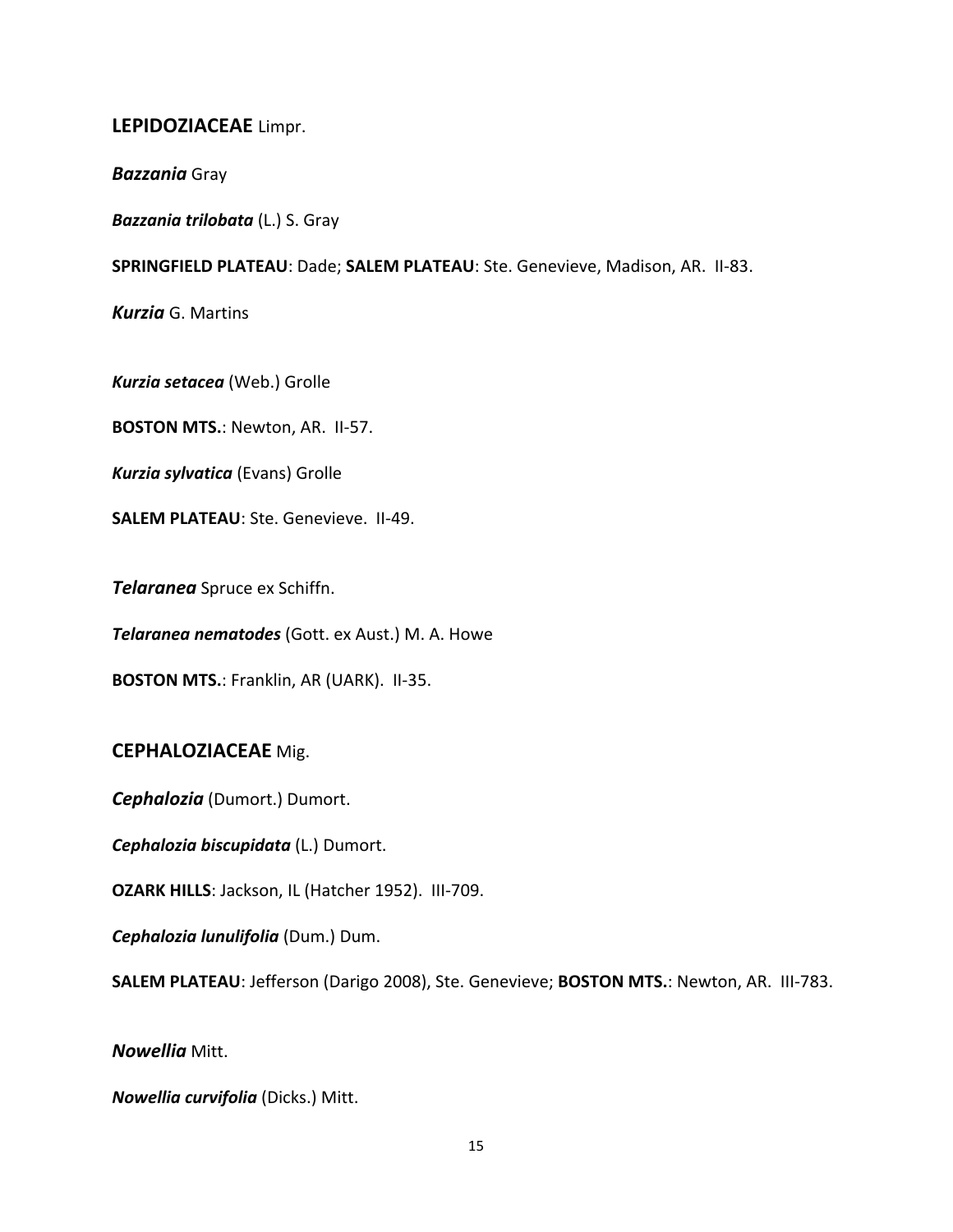**SALEM PLATEAU**: Carter, Shannon (UMO), Ste. Genevieve; **BOSTON MTS.**: Johnson, AR, Newton, AR; **OUACHITA MTS.**: Polk, AR (DUKE). III‐817.

*Odontoschisma* (Dumort.) Dumort.

*Odontoschisma denudatum* (Nees ex Mart.) Dum.

**SALEM PLATEAU**: Madison, AR; BOSTON MTS.: Newton, AR; **OUACHITA MTS.**: Saline, AR. III‐ 835.

*Odonstoschisma prostratum* (Sw.) Trev.

**SALEM PLATEAU**: Baxter, AR, Jefferson (Darigo 2008), Ste. Genevieve, Stoddard (Darigo 2001), Stone, AR; **BOSTON MTS.**: Conway, AR, Franklin, AR, Newton, AR. III‐862.

## **CEPHALOZIELLACEAE** Douin

*Cephaloziella* (Spruce) Schiffn.

*Cephaloziella byssacea* (Roth) Warnst.

**SALEM PLATEAU**: Franklin, Ste. Genevieve, Stone, AR; **BOSTON MTS.**: Conway, AR. IV‐85.

*Cephaloziella hyalina* Douin

**SALEM PLATEAU**: Stone, AR (Schuster 1980‐IV); **BOSTON MTS.**: Newton, AR. IV‐49.

*Cephaloziella rubella* (Nees) Warnst.

**SPRINGFIELD PLATEAU**: Barry, Newton, Cherokee, KS (McGregor 1955); **SALEM PLATEAU**: Franklin (Darigo 2008), Shannon, Taney (Darigo 2008). IV‐112.

## **JUNGERMANNIACEAE** Rchb.

*Gymnocolea* (Dumort.) Dumort.

*Gymnocolea inflata* (Huds.) Dum.

**OUACHITA MTS.**: Polk, AR. II‐786.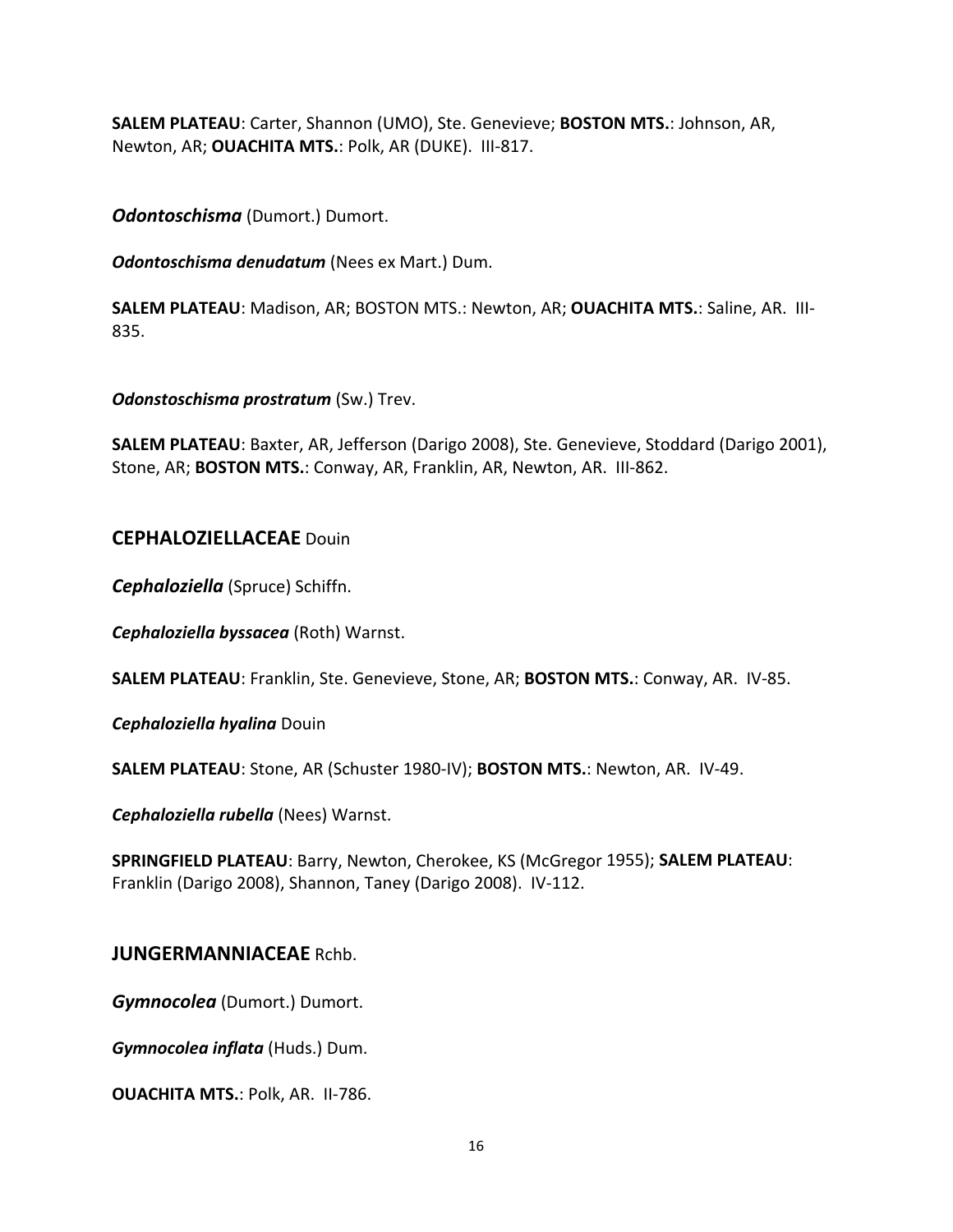*Jamesoniella* (Spruce) F. Lees

*Jamesoniella autumnalis* (DC.) Steph.

**SPRINGFIELD PLATEAU**: Polk; **SALEM PLATEAU**: Franklin (Darigo 2000), Jackson, IL (Darigo 2000), Jefferson (Darigo 2008), Shannon, Ste. Genevieve, Washington (Darigo 1999); **OUACHITA MTS.**: Hot Springs, AR, Montgomery, AR. II‐818.

#### *Jungermannia* L.

*Jungermannia crenuliformis* Aust.

**SPRINGFIELD PLATEAU**: Dade; **SALEM PLATEAU**: Jefferson (Darigo 2008); **BOSTON MTS.**: Franklin, AR (DUKE), Newton, AR, Washington, AR; OUACHITA MTS.: Polk, AR. II‐986.

*Jungermannia hyalina* Lyell

**ARKANSAS VALLEY**: Pope, AR; **OUACHITA MTS.**: Hot Springs, AR. II‐993.

*Jungermannia leiantha* Grolle

**OUACHITA MTS.**: Montgomery, AR (DUKE), Scott, AR. II‐837.

*Jungermannia pumila* (With.) K. Müll.

**SPRINGFIELD PLATEAU**: St. Clair. II‐907.

*Lophozia* (Dumort.) Dumort.

*Lophozia badensis* (Gott. ex Rabenh.) Schiffn.

**SPRINGFIELD PLATEAU**: Washington, AR; ST. **FRANCOIS MTS.**: Reynolds. II‐408.

*Lophozia incisa* (Schrad.) Dumort.

**SALEM PLATEAU**: Ste. Genevieve (Atwood 2011). II‐441.

*Nardia* Gray

*Nardia lescurii* (Aust.) Underw.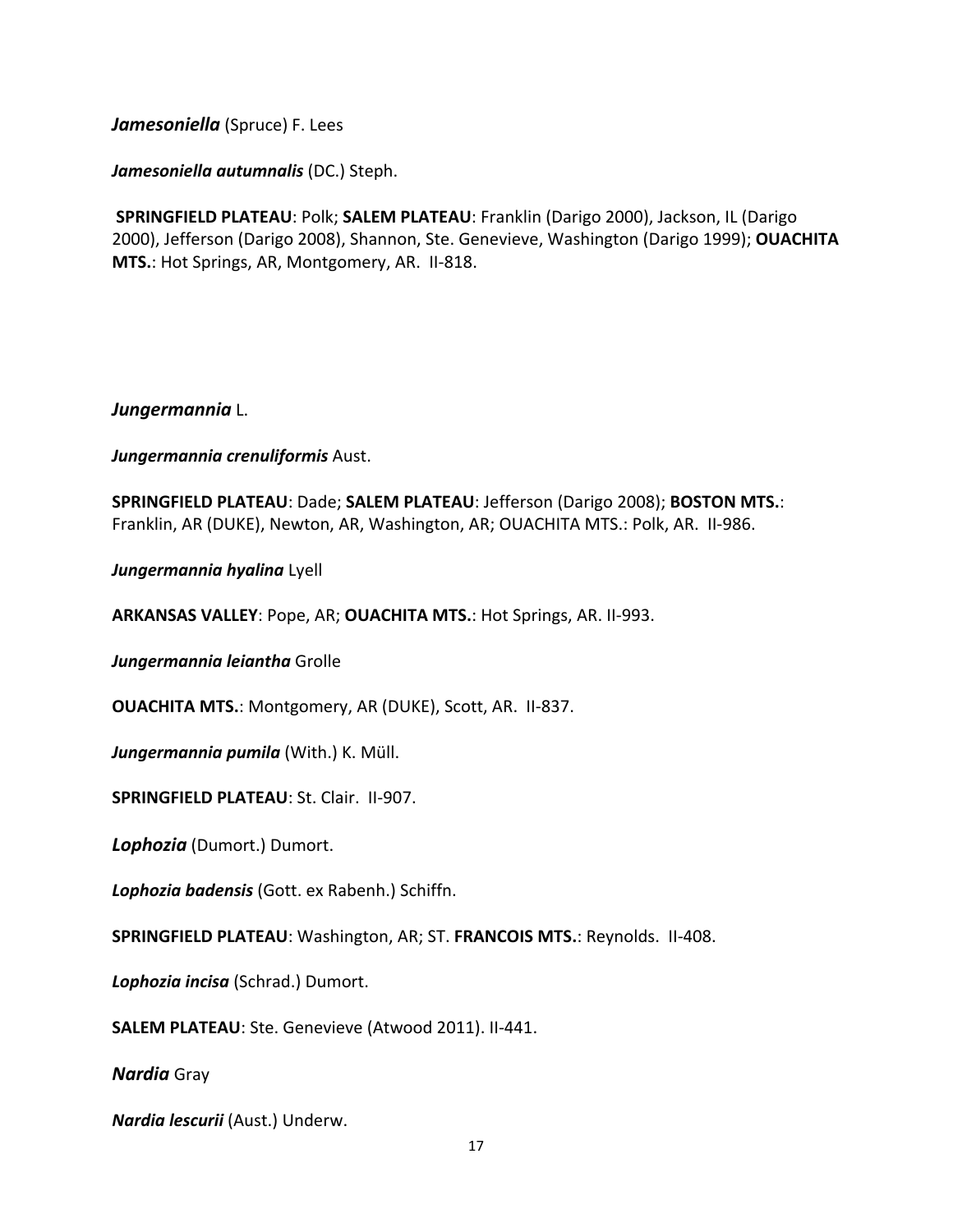**SALEM PLATEAU**: Ste. Genevieve. II‐877.

**GYMNOMITRIACEAE** H. Klinggr.

*Marsupella* Dumort.

*Marsupella splacelata* (Gies.) Dumort.

**SALEM PLATEAU**: St. Francois (Darigo 2002). III‐52.

**SCAPANIACEAE** Mig.

*Diplophyllum* (Dumort.) Dumort.

*Diplophyllum apiculatum* (Evans) Steph.

**SPRINGFIELD PLATEAU**: Delaware, OK (Little 1936a); **SALEM PLATEAU**: Jefferson (Darigo 2008), Ste. Genevieve; **BOSTON MTS.**: Washington, AR (UARK), Franklin, AR (UARK). III‐206.

*Scapania* (Dumort.) Dumort.

*Scapania nemorea* (L.) Grolle

**SPRINGFIELD PLATEAU**: Barry, Carroll, AR (UARK), Cherokee, KS (McGregor 1955); **SALEM PLATEAU**: Bollinger (Darigo 2000), Camden, Izard, AR (UARK), Jefferson, Madison and Phelps (Darigo 2004a), Shannon (UMO), Stone, AR (DUKE), Franklin, AR (UARK), Johnson, AR (UARK), Newton, AR, Pope, AR (DUKE), Van Buren, AR (UARK), Washington (Darigo 2008), Washington, AR (DUKE); **BOSTON MTS.**: Cherokee, OK (Darigo 2004a); ARKANSAS VALLEY: Faulkner, AR (UARK), **OUACHITA MTS.**: Clark, AR (UARK), Garland, AR (UARK), Hot Springs, AR, McCurtain, OK (Darigo 1998), Scott, AR. III‐577.

#### *Scapania undulata* (L.) Dum.

**SALEM PLATEAU**: Franklin (Darigo 2008), Texas (Darigo 2004a); **OUACHITA MTS.**: Hot Spring, AR (Majestyk 2002), Pulaski, AR. III‐549.

## **PORELLACEAE** Cavers

## *Porella* L.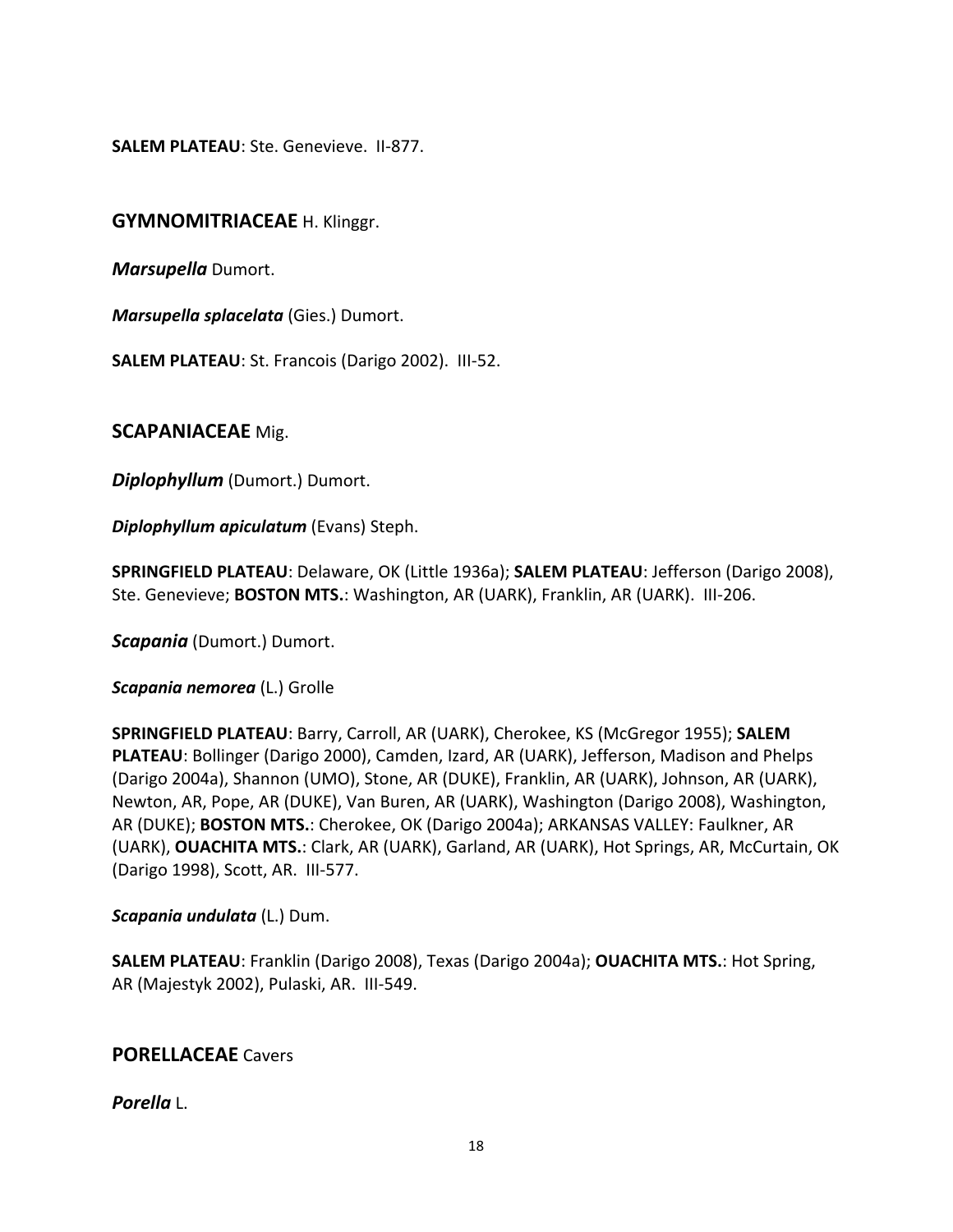#### *Porella pinnata* L.

**SPRINGFIELD PLATEAU**: Barry, Benton, AR (UARK), Cedar (US), Hickory, Jasper, Newton (US), Cherokee, KS (McGregor 1955); **SALEM PLATEAU**: Camden (UMO), Carter (DUKE), Crawford, Dallas, Douglas (Darigo 2004b), Franklin (UMO), Fulton, AR (UARK), Gasconade (Darigo 2008), Laclede, Madison, AR (UARK), Marion, AR (Majestyk 2002), Ozark, Perry and Scott (Darigo 2008), Shannon, St. Francois (Darigo 2002), Stone, AR (DUKE), Ripley, Taney (Darigo 2008), Texas, Washington (Darigo 2002); **ST. FRANCOIS MTS.**: Iron (Darigo 2001), Madison (UMO), Wayne (Schuster 1980‐IV); **BOSTON MTS.**: Independence, AR (UARK), Johnson, AR (UARK), Newton, AR (UARK), Washington, AR (DUKE); **ARKANSAS VALLEY**: Conway, AR (DUKE), Faulkner, AR (UARK), Franklin, AR (UARK); OUACHITA MTS.: Garland, AR (UARK), Hot Springs, AR, Montgomery, AR (UARK), Polk, AR (DUKE), Saline, AR (DUKE), Scott, AR (UARK), Sevier, AR (Majestyk 2002). IV‐672.

## *Porella platyphylla* (L.) Pfeiff.

**SPRINGFIELD PLATEAU**: Barry, Cedar (US), Cherokee, KS (McGregor 1955); **SALEM PLATEAU**: Boone, AR, Butler, Callaway (Darigo 2004a), Camden, Carter, Franklin (Darigo 2004a), Hickory, Izard, AR (UARK), Madison (Darigo 2002), Oregon, Ozark, Phelps, Scott (Darigo 2008), Shannon (DUKE), Sharp, AR (UARK), Cherokee, OK (Darigo 2004a), St. Charles (Darigo 2004a), St. Louis (Schuster, 1980‐IV), Ste. Genevieve, Stoddard (DUKE), Stone, AR (Darigo 2004a), Warren (Darigo 2008), Washington (Darigo 1999), ; ST. **FRANCOIS MTS.**: Iron (Darigo 2002), Madison, AR, Iron; **BOSTON MTS.**: Conway, AR (DUKE), Faulkner, AR (UARK), Newton, AR (UARK), Washington, AR (UARK); **ARKANSAS VALLEY**: Crawford, AR; **OUACHITA MTS.**: Garland, AR (UARK), Hot Spring (Majestyk 2002), Montgomery, AR, Polk, AR. IV‐699.

## **JUBULACEAE** H. Klinggr.

## *Frullania* Raddi

## *Frullania brittoniae* Evans

**SPRINGFIELD PLATEAU**: Barry, Cherokee, KS (McGregor 1955); **SALEM PLATEAU**: Crawford, Laclede and Lawrence(Darigo 2008), Madison (Darigo 1999); Marion, AR (Schuster 1992‐V), Miller and Perry (Darigo 2008), Sharp, AR (Majestyk 2002), St. Charles (Darigo 2001), Ste. Genevieve, Stone, AR (DUKE), Warren (Darigo 2008); **ST. FRANCOIS MTS.:** Madison (UMO); **BOSTON MTS.:** Franklin, AR (Duke), Newton, AR (DUKE), Washington, AR (Schuster 1992‐V), **ARKANSAS VALLEY**: Yell, AR (Majestyk 2002); **OUACHITA MTS.**: Grant and Hot Spring (Majestyk 2001) . V‐157.

#### *Frullania eboracensis* Gott.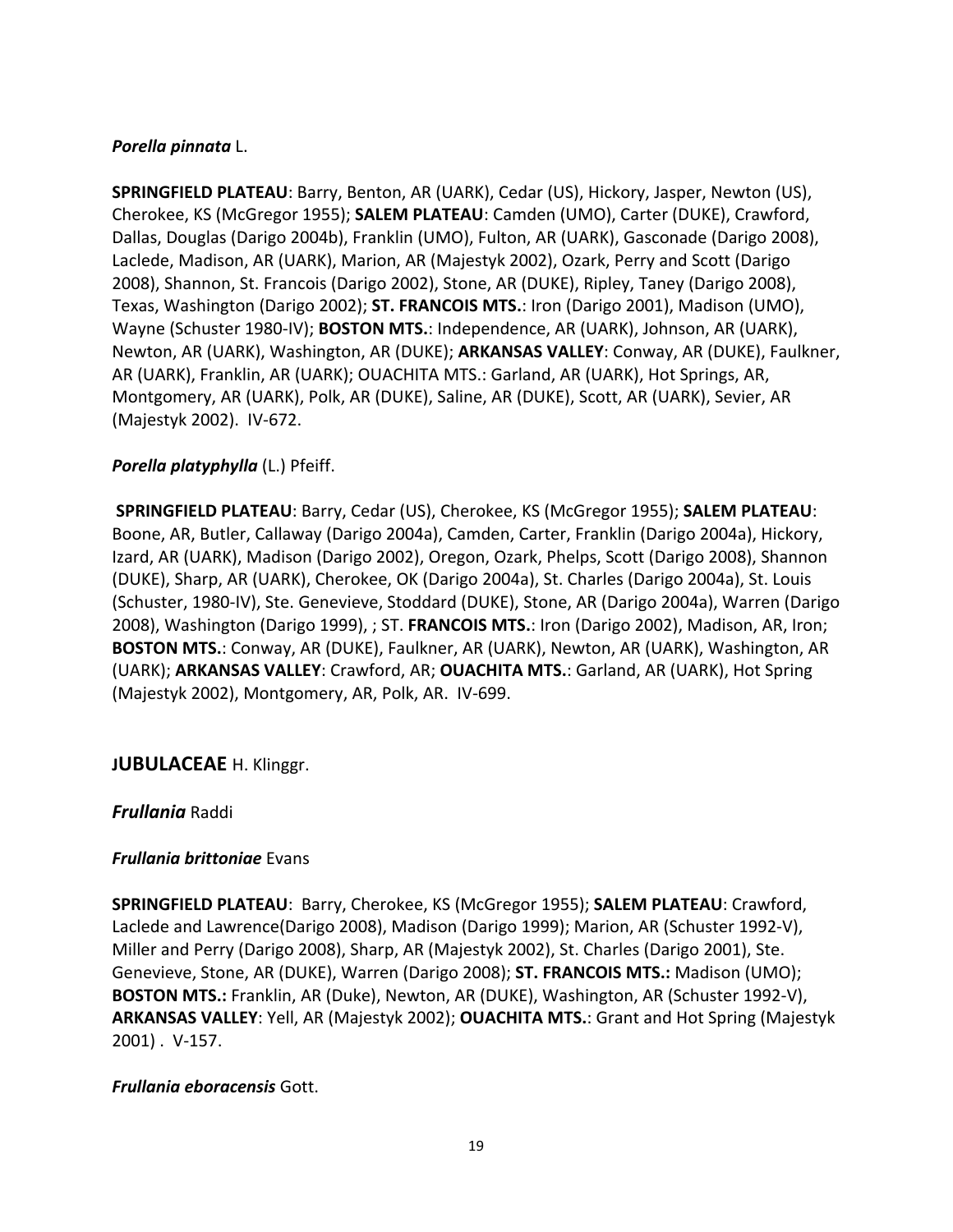**SPRINGFIELD PLATEAU**: Barry, Cedar (US), Newton, Cherokee, KS (McGregor 1955); **SALEM PLATEAU**: Baxter, AR, Camden, Carter, Franklin and Jefferson (Darigo 2004b), Independence, AR, Maries (Darigo 2004a), Montgomery (Darigo 1998), Ozark and St. Francois (Darigo 2004a), Ste. Genevieve, Shannon; **BOSTON MTS.**: Faulkner, AR (UARK), Newton, AR, Van Buren, AR (UARK), Washington, AR (UARK); **ARKANSAS VALLEY**: Sebastian, AR; **OUACHITA MTS.**: Hot Spring, AR (Majestyk 2001). V‐132.

*Frullania eboracensis* subsp. *virginica* (G.) Schust.

**SALEM PLATEAU**: Marion, AR (Schuster 1992‐V). V‐147

*Frullania ericoides* (Nees) Mont.

**SPRINGFIELD PLATEAU**: Barry, Cedar (US); **SALEM PLATEAU**: Baxter, AR (UARK), Carter (DUKE), Izard, AR (UARK), Marion, AR (Schuster, 1992‐V), Ste. Genevieve, Shannon, Carter, Sharp, AR (UARK), Stone, AR (DUKE), Texas; **BOSTON MTS.**: Cleburne, AR, Crawford, AR, Johnson, AR, Newton, AR (Schuster, 1992‐V), Washington, AR (Schuster, 1992‐V), Searcy, AR (UARK), Wayne (Darigo 2001); **ARKANSAS VALLEY**: Perry, AR (UARK), Latimer, OK; **OUACHITA MTS.**: Garland, AR (UARK), Hempstead, AR (UARK), Hot Spring, AR (Majestyk 2001), Montgomery, AR (UARK), Polk, AR (DUKE), Scott, AR (UARK), Yell, AR (UARK). V‐228.

#### *Frullania inflata* Gott.

**SPRINGFIELD PLATEAU**: Barry, Cedar (US), Cherokee, KS (McGregor 1955); **SALEM PLATEAU**: Boone, AR, Camden, Carter, Cherokee, OK (Darigo 2004a), Crawford and Douglas (Darigo 2004a), Franklin (Darigo 1998), Howell, Madison, Moniteau and Texas (Darigo 2004a), St. Francois (Darigo 2008), Ste. Genevieve, Shannon, St. Charles (Darigo 1999), Warren and Washington (Darigo 2008); **BOSTON MTS.**: Newton, AR; **ARKANSAS VALLEY**: Perry (Darigo 2008), Sequoyah, OK; **OUACHITA MTS.**: Scott, AR (DUKE). V‐203.

*Frullania kunzei* Lehm. et Lindenb.

**SPRINGFIELD PLATEAU**: Cherokee, KS (McGregor 1955); **SALEM PLATEAU**: Douglas; BOSTON MTS.: Cleburne, AR, Newton, AR, Washington, AR; **OUACHITA MTS.**: Hot Spring (Majestyk 2001), Perry, AR. V‐91.

*Frullania riparia* Hampe ex Lehm.

**SPRINGFIELD PLATEAU**: Barry (DUKE), Christian, Cherokee, KS (McGregor 1955); **SALEM PLATEAU**: Camden; Carter; Cole, Crawford, Izard, AR (Majestyk 2002), Jefferson, Oregon and Scott (Darigo 2008), Ste. Genevieve, Shannon; Stone, AR (DUKE), Warren and Washington (Darigo 2008); **BOSTON MTS.**: Newton, AR, Washington, AR (Schuster, 1992‐V). V‐176.

*Frullania tamarisi* (L.) Dumort. subsp. *tamarisi*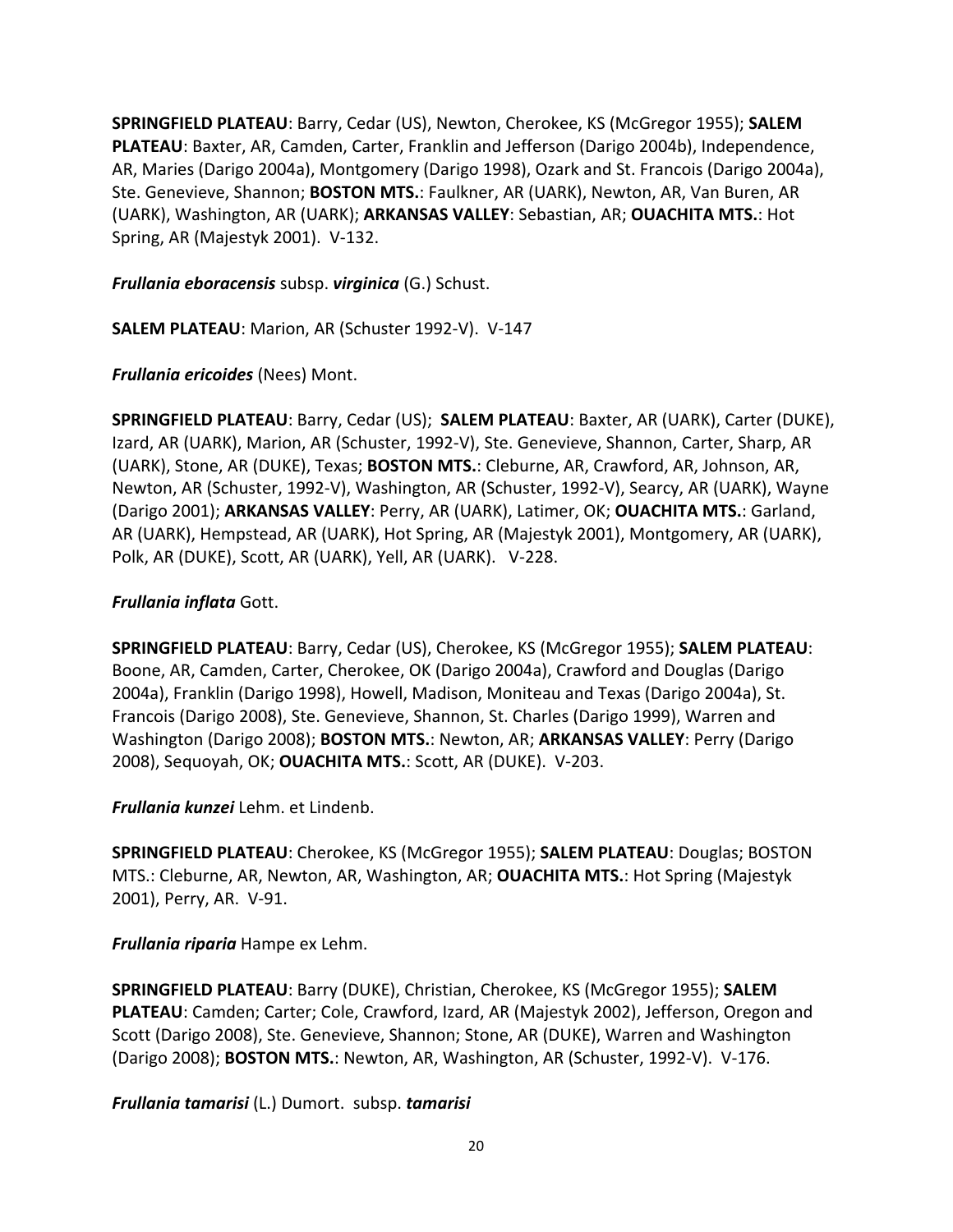**OUACHITA MTS.**: Montgomery, AR. V‐55

*Frullania tamarisi* subsp. *asagrayana* (Mont.) Hatt.

**SPRINGFIELD PLATEAU**: Washington, AR (UARK); **BOSTON MTS.**: Franklin, AR (UARK), Newton, AR (UARK); **ARKANSAS VALLEY**: Logan, AR; **OUACHITA MTS.**: McCurtain, OK, Montgomery, AR (UARK), Polk, AR (UARK); **ARKANSAS VALLEY**: Logan, AR (UARK). V‐60.

*Jubula* Dumort.

*Jubula pennsylvanica* 

**SALEM PLATEAU**: Cape Girardeau (Darigo 2008). V‐275.

#### **LEJEUNEACEAE** Casares‐Gil

*Cololejeunea* (Spruce) Schiffn.

*Cololejeunea biddlecomiae* (Aust.) Evans

**SPRINGFIELD PLATEAU**: Christian; **SALEM PLATEAU**: Crawford (Darigo 2008), Dallas, Franklin (Darigo 2008), Madison, AR (UARK), Marion, AR (Schuster 1980‐IV), Moniteau (Darigo 2004a), Shannon, Sharp, AR (Majestyk 2002), St. Charles (Darigo 2008), Ste. Genevieve, St. Louis (Darigo 2008), Taney, Washington and Webster (Darigo 2008); **BOSTON MTS.**: Independence, AR, Newton, AR, Washington, AR; **ARKANSAS VALLEY**: Franklin, AR (UARK). IV‐1262.

*Lejeunea* Lib.

*Lejeunea flava* (Sw.) Nees

**OUACHITA MTS.**: Montgomery, AR (DUKE). IV‐958.

*Lejeunea laetevirens* Nees et Mont.

**BOSTON MTS.**: Johnson, AR; **OUACHITA MTS.**: Montgomery, AR (DUKE). IV‐1093.

*Lejeunea lamacerina* subsp. *gemianta* Schust.

**BOSTON MTS.**: Newton, AR. IV‐972.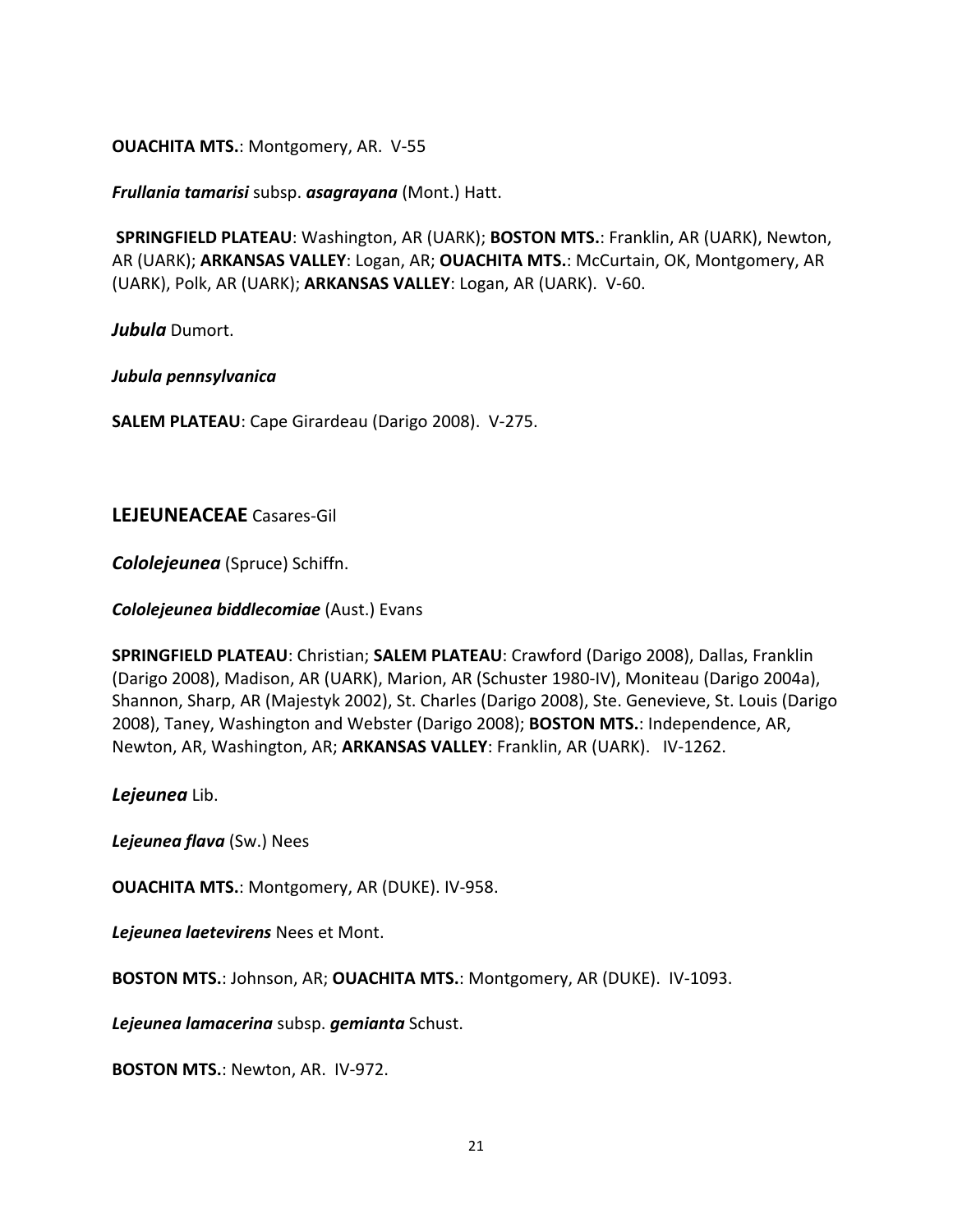*Leucolejeunea* A. Evans

### *Leucolejeunea clypeata* (Schwein.) Evans

**SPRINGFIELD PLATEAU**: Benton, AR (UARK), Carroll, AR; **SALEM PLATEAU**: Baxter, AR (UARK), Jefferson (Darigo 2008), Madison, AR (UARK), Marion, AR (UARK), Shannon, Sharp, AR (Majestyk 2002), Ste. Genevieve, Wayne (UMO); **BOSTON MTS.**: Franklin, AR (UARK), Newton, AR (UARK), Pope, AR, Washington, AR (UARK); **ARKANSAS VALLEY**: Conway, AR (DUKE), Johnson, AR (UARK); **OUACHITA MTS.**: Garland, AR (UARK0, Hempstead, AR (UARK), Montgomery, AR (DUKE), McCurtain, OK, Polk, AR (UARK), Scott, AR. IV‐820.

*Leucolejeunea unciloba* (Lindenb.) Evans

**SALEM PLATEAU**: Oregon; **OUACHITA MTS.**: Montgomery, AR, Polk, AR (DUKE). IV‐828.

*Rectolejeunea* A. Evans

*Rectolejeunea maxonii* Evans

**SALEM PLATEAU**: Carter; **OUACHITA MTS.**: Montgomery, AR (Schuster 1980‐IV). IV‐1131.

**RADULACEAE** (Dumort.) Müll. Frib.

*Radula* Dumort.

*Radula complanata* (L.) Dum.

**SPRINGFIELD PLATEAU**: McDonald (Darigo 2002); **SALEM PLATEAU**: Barry, Callaway (Darigo 2004), Carter (Gier 1955), Franklin (Darigo 2008), Howell (Darigo 2004), Jefferson (Darigo 2008), Ozark (Darigo 2004), Shannon (Gier 1955), Sharp, AR (Majestyk 2002), Ste. Genevieve, Stone, AR (DUKE), Taney and Warren (Darigo 2008), Washington (Darigo 2004); **BOSTON MTS.**: Conway, AR (DUKE), Johnson, AR, Washington, AR, **OUACHITA MTS.**: Polk, AR. IV‐600.

*Radula mollis* Lindenb. et Gott.

**SALEM PLATEAU**: Baxter, AR (UARK), Johnson, AR (UARK), Marion, AR (Schuster 1980‐IV); **BOSTON MTS.**: Searcy, AR; **OUACHITA MTS.**: Montgomery, AR (DUKE), Perry, AR. IV‐615.

*Radula obconica* Sull.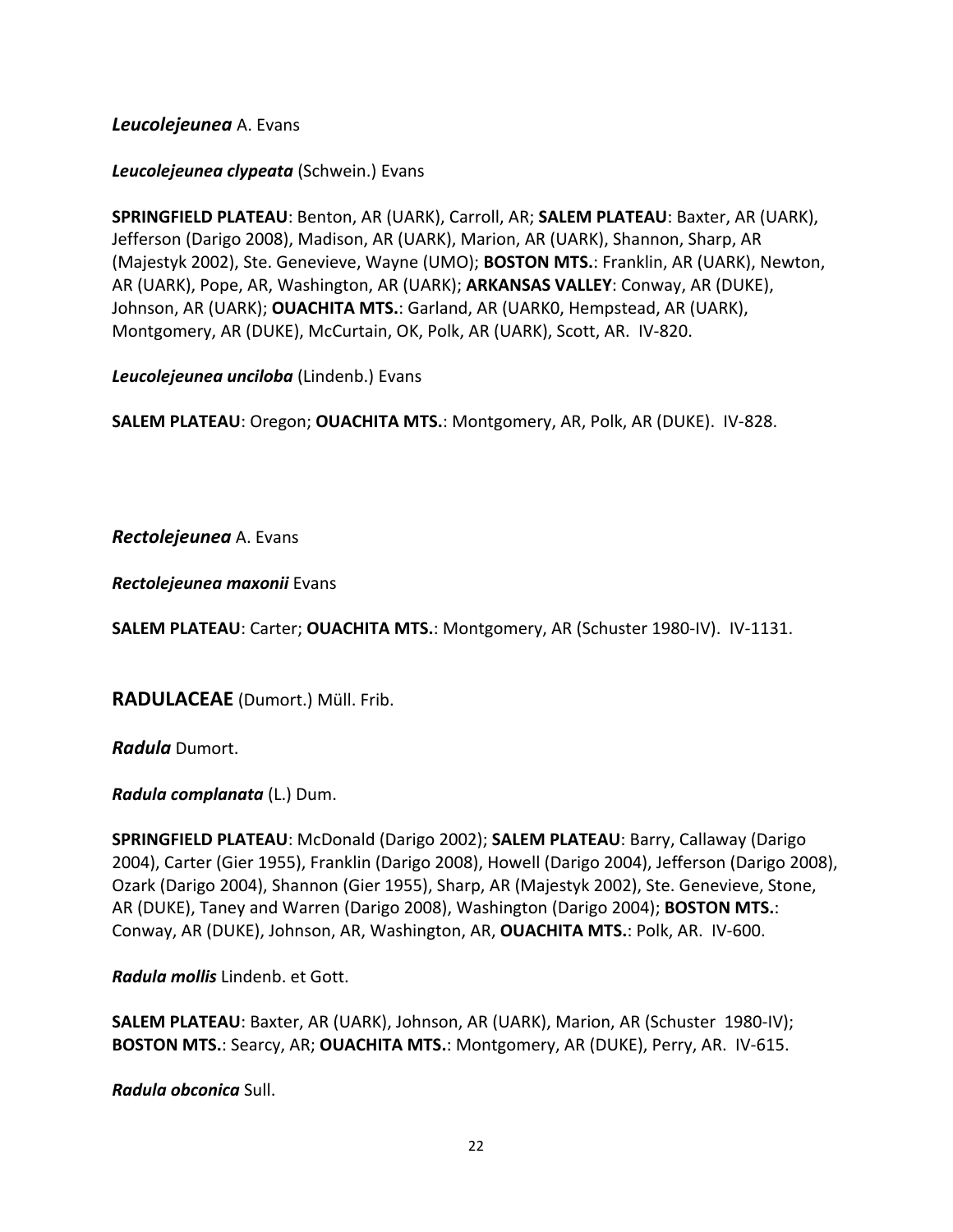**SALEM PLATEAU**: Carter; Douglas and Jefferson (Darigo 2004b), Marion, AR (Schuster 1980‐IV), Shannon (Darigo 2004a), Ste. Genevieve; **BOSTON MTS.**: Crawford, AR (DUKE), Newton, AR, Washington, AR (UARK); **OUACHITA MTS.**: Montgomery, AR (DUKE), Polk, AR (DUKE). IV‐628.

**ANTHOCEROTOPHYTA** Rothm. Ex Stotl. & Crand.‐Stotl.

**ANTHOCEROTOPSIDA** Jancz ex Stotl. & Crand.‐Stotl.

**ANTHOCEROTACEAE** Dumort.

*Anthoceros* L.

#### *Anthoceros agrestis* **Paton**

**SPRINGFIELD PLATEAU**: Cherokee, KS; Washington, AR; **SALEM PLATEAU**: Stone, AR; **BOSTON MTS.**: Faulkner and Searcy, AR; **OUACHITA MTS.**: Howard and Polk, AR. V‐797‐801.

## *Anthoceros punctatus* L.

**SALEM PLATEAU**: Franklin and Howell (Darigo 2004a), Stone, AR (UARK), St. Francois, Cherokee, KS (McGregor 1955); **BOSTON MTS.**: Faulkner, AR (UARK), Searcy, AR (UARK), Van Buren, AR, Washington, AR (UARK). VI‐791.

*Sphaerosporoceros* Hässel

*Sphaerosporoceros adscendens* (Lehm. & Lindenb.) Hässel

**ARKANSAS VALLEY**: Scott, AR (UARK). VI‐820.

**NOTOTHYLDACEAE** (Milde) Müll. Frib. Ex Prosk.

*Notothylas* Sull.

*Notothylas orbicularis* (Schwein.) Sull.

**SPRINGFIELD PLATEAU**: Cherokee, KS (McGregor 1955). VI‐847.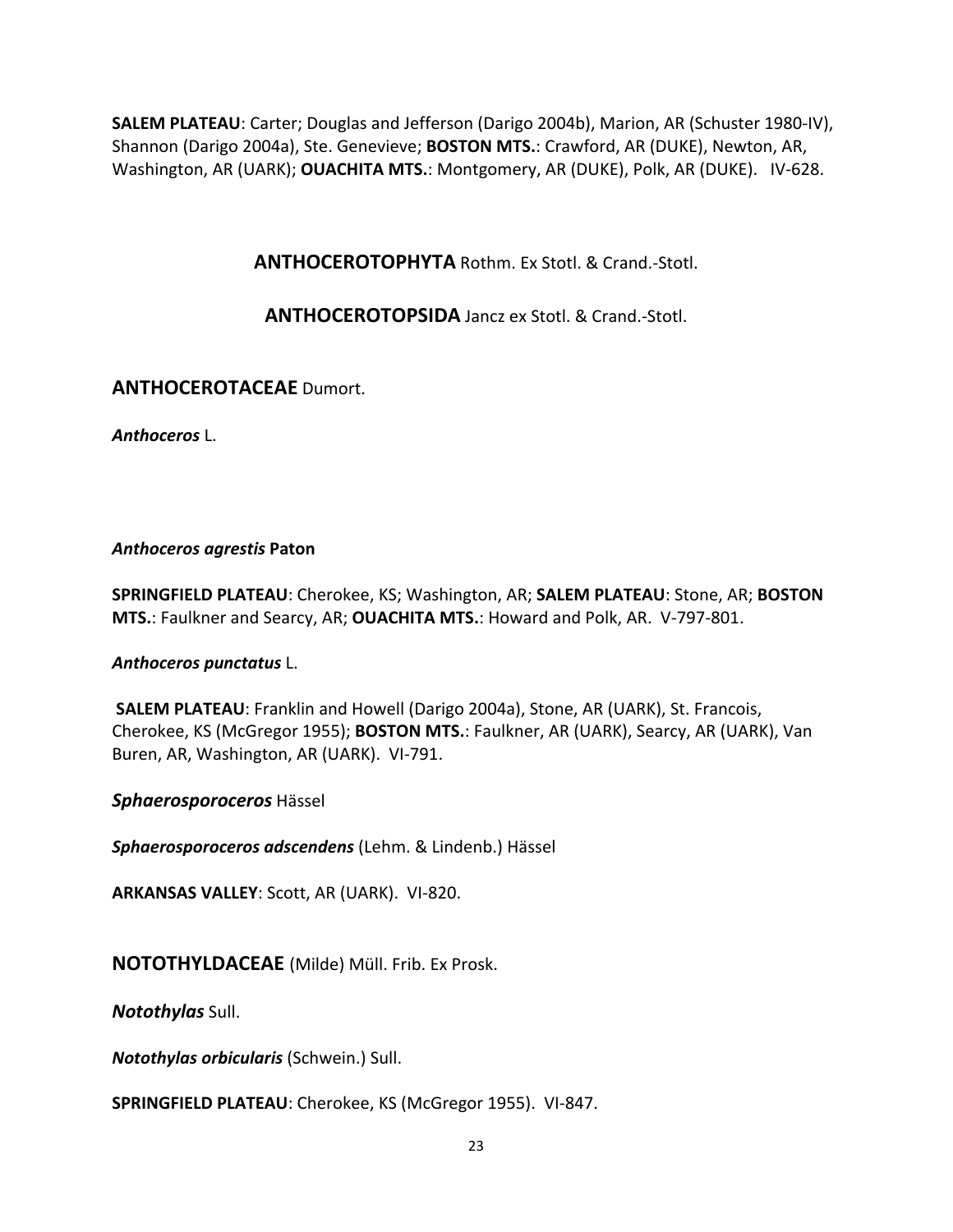#### *Phaeoceros* Prosk.

#### *Phaeoceros carolinianus* (Michx.) Prosk.

**SPRINGFIELD PLATEAU**: Lawrence (Darigo 2008); **SALEM PLATEAU**: Bollinger (Darigo 2004a), Boone, Franklin (Darigo 2004a), Izard, AR (UARK), Jefferson, Madison and Maries (Darigo 2004a), Marion, Sharp, AR (UARK), Ste. Genevieve (Darigo 2008), St. Francois and Washington (Darigo 2004a); **BOSTON MTS.**: Faulkner, AR (UARK), Newton, AR (UARK), Washington, AR (UARK); **ARKANSAS VALLEY**: Conway, AR (UARK), Franklin, AR (UARK), Johnson, AR (UARK), Logan, AR (UARK), Sebastian, AR (UARK); **OUACHITA MTS.**: Clark, AR (UARK), Dallas, AR (UARK), Garland, AR (UARK), Grant, AR (UARK), Montgomery, AR (UARK), St. Francis, AR (UARK); PRAIRIE: Vernon. VI‐751.

*Phaeoceros mohrii* (Aust.) Hässel

**OUACHITA MTS.**: Montgomery, AR. VI‐771.

*Phaeoceros oreganus* (Aust.) Hässel

**SALEM PLATEAU**: Howell. Not described in Schuster.

# **Synonyms Names**

*Anthoceros adscendens* Lehm. et Lindenb. = *Sphaerosporoceros adscendens Anthoceros crispulus* (Mont.) Douin = *Anthoceros punctatus Anthoceros carolinianus* Michx. = *Phaeoceros carolinianus Calypogeia arguta* auct. amer. = *Calypogeia sullivantii Calypogeia arguta* var. *sullivantii* (Aust.) Frye et Clark = *Calypogeia sullivantii Calypogeia cyanophora* Schust. = *Calypogeia trichomanis Calypogeia trichomanis* auct. pl. = *Calypogeia muelleriana Cephalozia media* Lindb. = *Cephalozia lunulifolia Cephaloziella myriantha* (Lindb.) Schiffn. = *Cephaloziella rubella Cephaloziella pulchella* (C. Jens.) Douin = *Cephaloziella rubella Chiloscyphus rivularis* (Schrad.) Loeske = *Chiloscyphus polyanthos* var. *rivularis Cololejeunea calcarea* Spruce = *Cololejeunea biddlecomiae Fossombronia dumortieri* (Hϋb. et Genth.) Lindb. = *Fossombronia foveolata Frullania asagrayana* Mont. = *Frullania tamarisi* subsp. *asagrayana Frullania wrightii* Aust. = *Frullania riparia Grimaldia barbifrons* Bisch. = *Mannia fragrans Jungermannia lanceolata* auct. pl. = *Jungermannia leiantha Jungermannia pumila* var. *rivularis* (Schiffn.) Frye et Clark = *Jungermannia pumila Kurzia makinoana* (Steph.) Grolle = *Kurzia sylvatica Leiocolea badensis* (Gott. ex Rabenh.) Joerg. = *Lophozia badensis*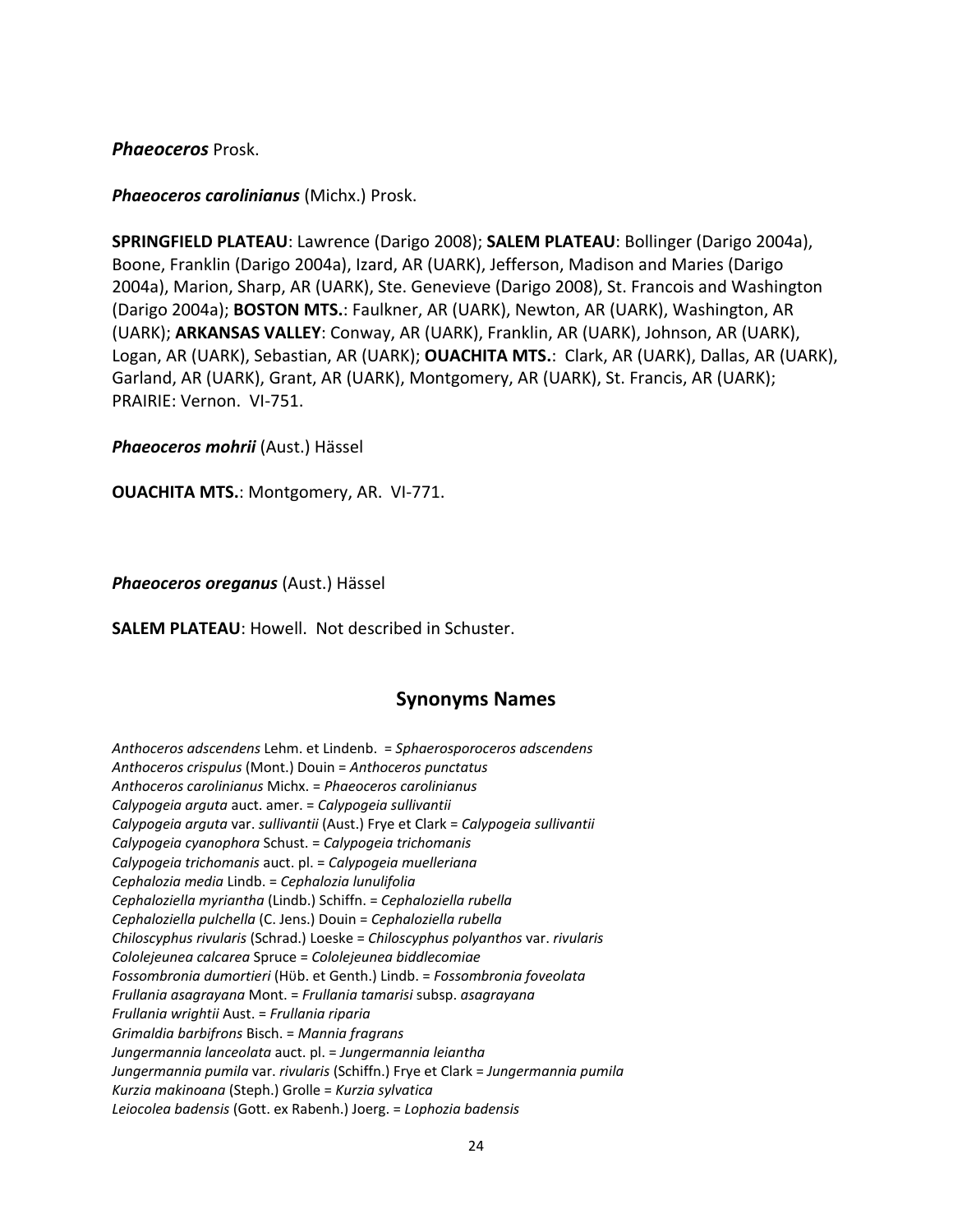*Lepidozia setacea* (Web.) Mitt. = *Kurzia setacea Lepidozia sylvatica* Evans = *Kurzia sylvatica Lejeunea echinata* (Hook.) Tayl. = *Cololejeuena biddlecomiae Lophocolea bidentata* (L.) Dum. = *Chiloschyphus bidentata Lophocolea cuspidata* (Nees) Limpr. = *Chiloschyphus cuspidata Lophocolea minor* Nees = *Chiloschyphus minor Lophocolea heterophylla* (Schrad.) Dum. = *Chiloschyphus profundus Lophocolea biscuspidata* Nees = *Chiloschyphus cuspidata Lophocolea macounii* Aust. = *Chiloschyphus profundus Lophocolea austini* Lindb. = *Chiloschyphus profundus Microlejeunea laetevirens* (Nees et Mont.) Evans = *Lejeunea laetevirens Microlejeunea ulicina* (Tayl.) Evans = *Lejeunea ulicina Microlepidozia setacea* (Web.) Joerg. = *Kurzia setacea Microlepidozia sylvatica* (Evans) Joerg. = *Kurzia sylvatica Odontoschisma sphagni* auct. amer. p.p. = *Odontoschisma denudatum Odontoschisma sphagni* auct. amer. p. p. = *Odontoschisma prostratum Oxymitra paleacea* Bisch. = *Oxymitra incrassata Pellia borealis* Lorbeer = *Pellia epiphylla Pellia fabbroniana* Raddi = *Pellia endiviifolia Plagiochila japonica* subsp. *ciliigera* Schust. = *Plagiochila acanthophylla* subsp. *ciliigera* (Schust.) Schust. *Plectocolea crenuliformis* (Aust.) Mitt. = *Jungermannia crenuliformis Plectocolea hyalina* (Lyell) Mitt. = *Jungermannia hyalina Porella wataugensis* (Sull.) Underw. = *Porella pinnata Radula andicola* Steph. = *Radula mollis Radula hallii* Aust. = *Radula complanata Riccardia pinguis* (L.) S. Gray = *Aneura pinguis Riccardia sinuata* (Dicks.) Trev. = *R. chamedryfolia Riccia arvensis* Aust. = *Riccia bifurca Riccia duplex* Lorbeer = *Riccia canaliculata Riccia sullivantii* Aust. = *Riccia huebeneriana* subsp. *sullivantii Solenostoma crenuliformis* (Aust.) Steph. = *Jungermannia crenuliformis Solenostoma hyalinum* (Lyell) Mitt. = *Jungermannia hyalina Solenostoma ontariensis* Schust. = *Jungermannia hyalina Solenostoma pumilum* (With.) K. Mϋll. = *Jungermannia pumila Solenostoma pumilum* subsp. *anomalum* Schust. et Damsh. = *Jungermannia pumila Sphaerocarpus terrestris* Bisch = *Sphaerocarpus texanus*

## **LITERATURE CITED**

Redfearn, P. L., Jr. 1983. Mosses of the Interior Highlands of North America. 2<sup>nd</sup> Printing. Annals of the Missouri Botanical Garden 59: 1‐104.

McGregor, R. L. 1955. Taxonomy and Ecology of Kansas Hepaticae. The University of Kansas Science Bulletin 37: 55‐141.

# **ADDITIONAL LITERATURE ON THE LIVERWORTS AND HORNWORTS OF THE INTERIOR HIGHLANDS OF NORTH AMERICA**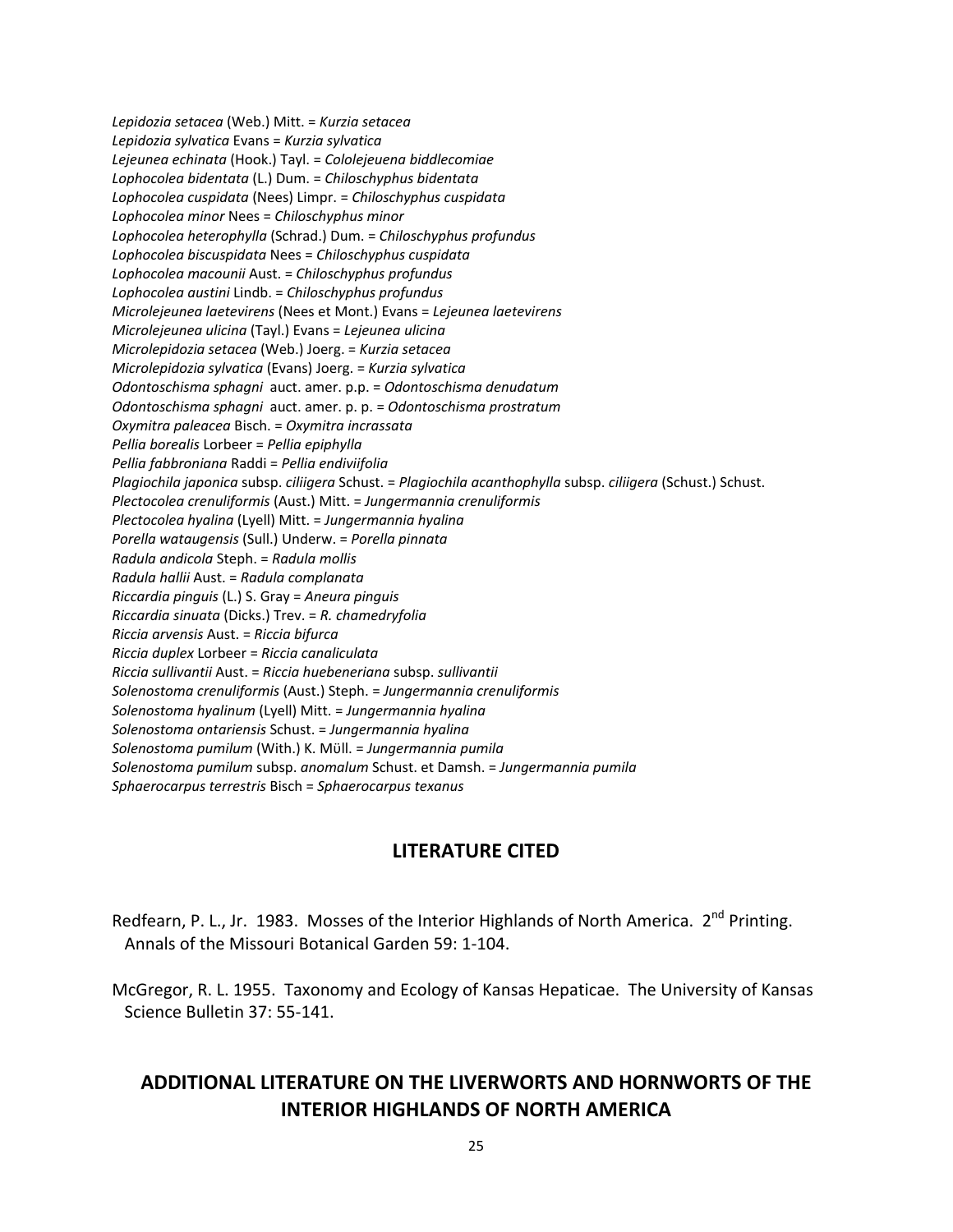Atwood, J. J. Lophozia incisa new to Missouri and the Interior Highlands. Evansia 28: 72‐73.

Branner, J. C. & F. V. Coville. 1891. A list of plants of Arkansas. Annual Report of 1888. Ark. Geol. Surv. 4: 155‐242.

Bird, C. D. 1960. Bryophytes of Oklahoma. Privately published by the author.

Braun, E. L. 1950. Deciduous forest of Eastern North America. The Blakiston Co., Philadelphia.

Conard, H. S. 1946. The foray of 1946‐St. Louis, MO. The Bryologist 49: 96‐98.

Coulter, S. M. 1904. An ecological comparison of some typical swamp areas.  $15<sup>th</sup>$  Ann. Rep. Missouri Bot. Gard. 38‐40.

Darigo, C. E. 1998. Bryophytes from states of Arkansas, Missouri, Oklahoma and the Interior Highlands of North America, *Fontinalis sphagnifolia*, *Fontinalis welchiana*, and *Weissia sharpie* new to Oklahoma, and other new county records.

\_\_\_\_\_. 1999. Bryophyte records from Arkansas, Missouri, and Oklahoma. Evansia 16: 61‐67.

\_\_\_\_\_. 2000. Bryophytes from states of Illinois, Missouri, and Oklahoma: new county records. Evansia 17: 56‐60.

\_\_\_\_\_. 2001. Bryophytes of the Interior Highlands of North America: *Ephemerum serratum* and *Phaeoceros oreganus* new to the Interior Highlands and Missouri, *Grimmia* l*ongirostris* new to Oklahoma, plus other county records. Evansia: 18: 53‐57.

\_\_\_\_\_. 2002. Bryophytes of the Interior Highlands of North America: New Missouri and Illinois county records. Evansia 19: 162‐167.

\_\_\_\_\_. 2004. *Aneura maxima* (Hepaticae: Aneuraceae) and *Marchantia aquatica* Hepaticae: Marchantiaceae) New to Missouri and Interior Highlands of North America.

\_\_\_\_\_. 2004a. Bryophytes of the Interior Highlands of North America: new Arkansas, Missouri And Oklahoma county records and key for *Schistidium* in Missouri.

\_\_\_\_\_. 2008. *Acaulon muticum* var. *muticum* (Musci: Pottiaceae) new to Missouri and new Missouri liverwort and hornwort county records.

Drew, W. B. 1940. Studies on the bryophytes of Missouri I. Boone County. The Bryologist 43: 4‐12.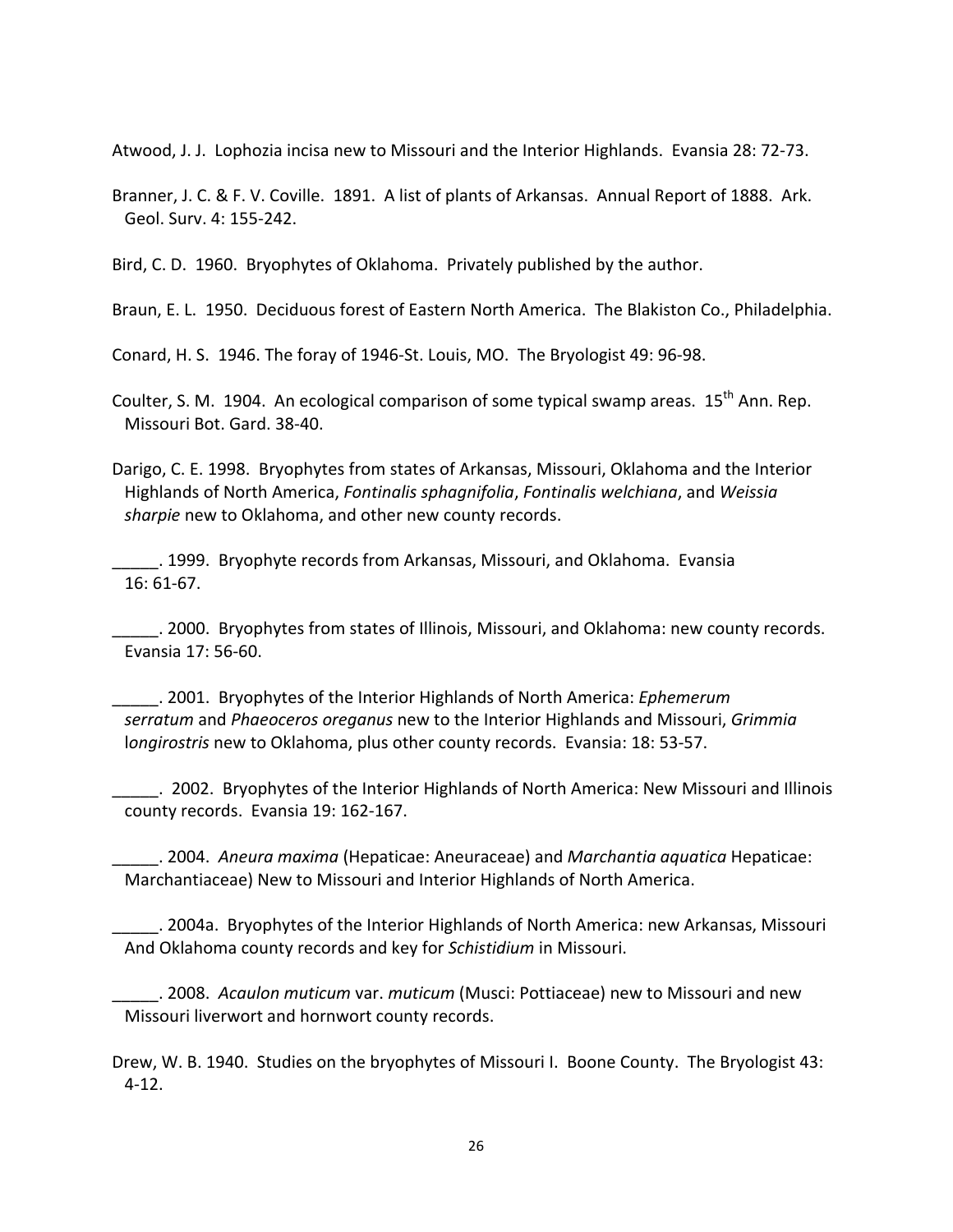Ellison, M. L. 1963. Some additions to the hepatics of Missouri. The Bryologist 65: 285‐286.

- Engel, J. J. and R. M. Schuster. 1984. An overview and evaluation of the genera of Geocalycaceae subfamily Lophocoleoideae (Hepaticae). Nova Hedwigia 39: 385‐463.
- Evans, A. W. 1920. The North American species of *Asterella*. Contr. U. S. Nat. Herb. 20: 247‐ 312.
- Frye, T. C. & L. Clark. 1937‐1947. Hepaticae of North America. Univ. Wash. Publ. Biol. 6: 1‐162; 925‐1018.
- Fulford, M. 1936. The genus *Bazzania* in the United States. Amer. Mid. Nat. 17: 385‐424.

Gier, L. J. 1955. Missouri bryophytes. Trans. Kansas Acad. Sci. 58: 24‐49.

Hague, S. M. 1937. Illinois liverworts. Trans. Ill. Acad. Sci. 30: 118‐124.

Hässel, De Menéndez, G. G. 1989. Las Especies de Phaeoceros (Anthocerotophyta) de América del Norte, Sud y Central: la ornamentación de sus exporas y taxonomia. Candollea 44: 715‐739.

Hatcher, R. E. 1952. Some bryophytes of southern Illinois. The Bryologist 55: 223‐227.

He, S., B. Allen & P. L. Redfearn, Jr. 1986. New records for bryophytes of the Interior Highlands of North America. Evansia: 3: 31‐32.

Jacobs, D. L. 1951. Ricciaceae of Arkansas. The Bryologist 51: 274‐278.

- Lesquereux, L. 1860. Botanical and paleontological report on the geological survey of Arkansas. Geol. Survey of Arkansas 2: 295‐399.
- Little, E. L. 1936. The bryophytes of Muskogee County, Oklahoma. The Bryologist 39: 8‐16.

Little, E. L. 1936a. The liverworts of Oklahoma. The Bryologist 39: 25‐34.

Majestyk. P. 2001. Bryophyte records for Arkansas. Evansia 18: 27‐30.

Majestyk, P. 2002. Bryophyte records for Arkansas III. Evansia 19: 74‐77.

McGregor, R. L. 1960. A new species of Riccia from the Ozarks. The Bryologist 63: 30‐31.

Moore, J.E. and E. B. Wittlake. 1983. Systematic checklist of the Arkansas hornworts and Liverworts. Unpublished Checklist, University of Central Arkansas.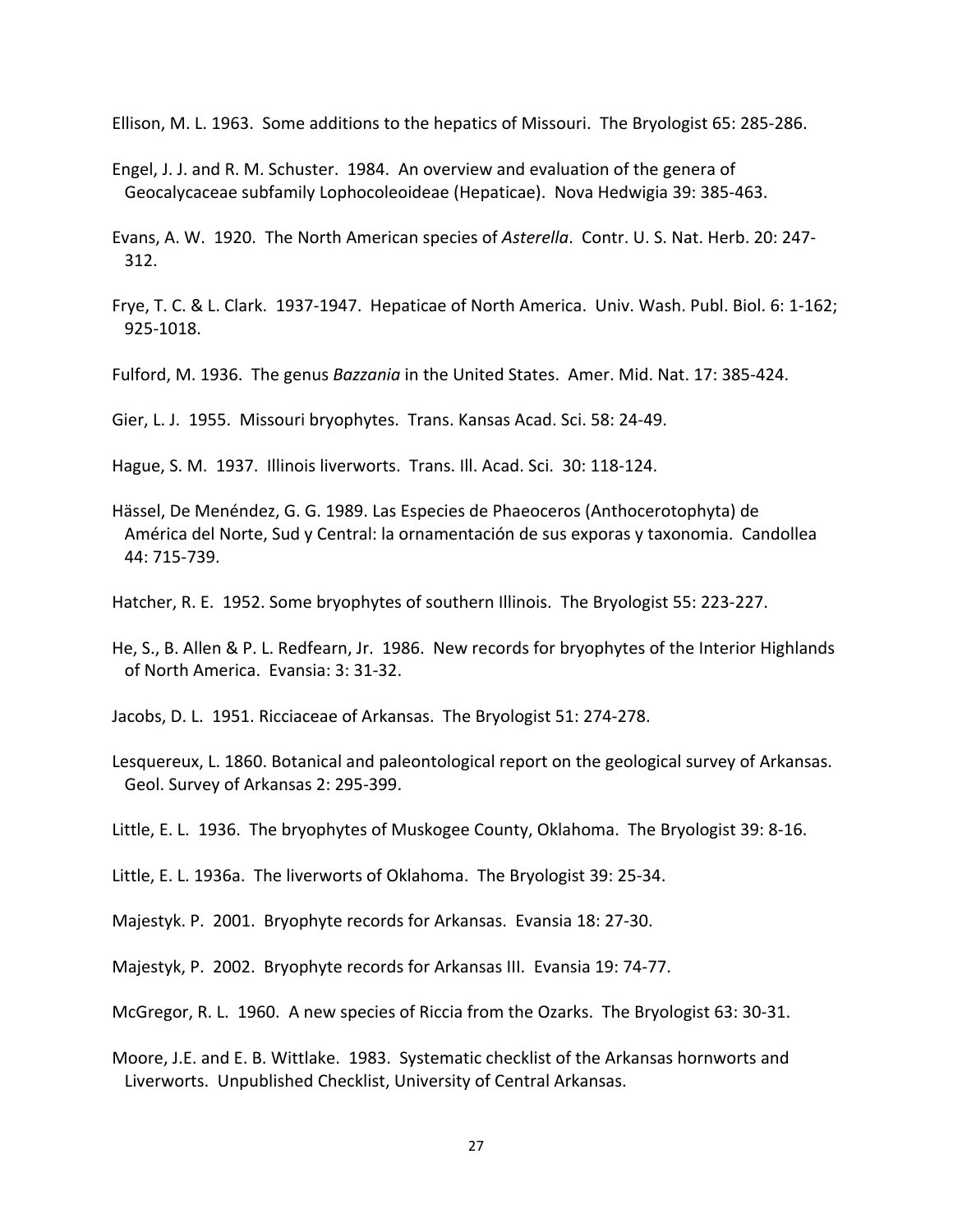Proskauer, J. 1962. Notes on the Hepaticae. IV. On *Pellia endiviaefolia* and the current state of the genus *Pellia*. The Bryologist 65: 213‐321.

Redfearn, P. L., Jr. 1960. Bryophytes of Southwest Missouri. III. Additions to the flora. The Bryologist 63: 110‐111.

\_\_\_\_\_. 1961. Bryophytes of Southwest Missouri IV. Additions to the flora. The Bryologist 64: 266‐267.

\_\_\_\_\_\_. 1962. Bryophytes of Southwest Missouri VI-VII. The Bryologist 65: 63-65.

\_\_\_\_\_. 1963. Bryophytes of Southwest Missouri VIII. Additions to the flora. The Bryologist 66: 27.

**\_\_\_\_\_.** 1964. Bryophytes of Arkansas I. Species of "Lost Valley" and adjacent regions. The Bryologist 67: 196‐201.

\_\_\_\_\_. 1964a. Bryophytes of Missouri IX. Additions to the flora. The Bryologist 67: 201‐203.

**\_\_\_\_\_.** 1966. Bryophytes from the Interior Highlands of North America XI. Additions to the Flora. The Bryologist 69: 504‐508.

\_\_\_\_\_. 1968. Bryophytes from the Interior Highlands XIII. Additions to the flora. The Bryologist 71: 356‐357.

\_\_\_\_\_. 1970. Bryophytes of the Interior Highlands XV. Additions to the flora. The Bryologist 73: 716‐717.

\_\_\_\_\_. 1979. Bryophytes of the Interior Highlands of North America XVI. Species of the Ozark National Forest, Sylamore Division, and adjacent areas in Stone County, Arkansas. The Bryologist 82: 483‐486.

\_\_\_\_\_. 1981. Bryophytes in springs and spring branches of Missouri. Trans. Missouri Acad. Sci. 15: 5‐19.

Schuette, S. & E. Johnson. 2010. *Sphaerocarpos michelii* Bellardi (Sphaerocarpaceae) new In Illinois. Evansia 27: 35‐35.

Schuster, R. M. 1969. The Hepaticae and Anthocerotae of North America. Vol. II. Columbia University Press, N. Y.

\_\_\_\_\_. 1974. The Hepaticae and Anthocerotae of North America. Vol. III. Columbia University Press, N.Y.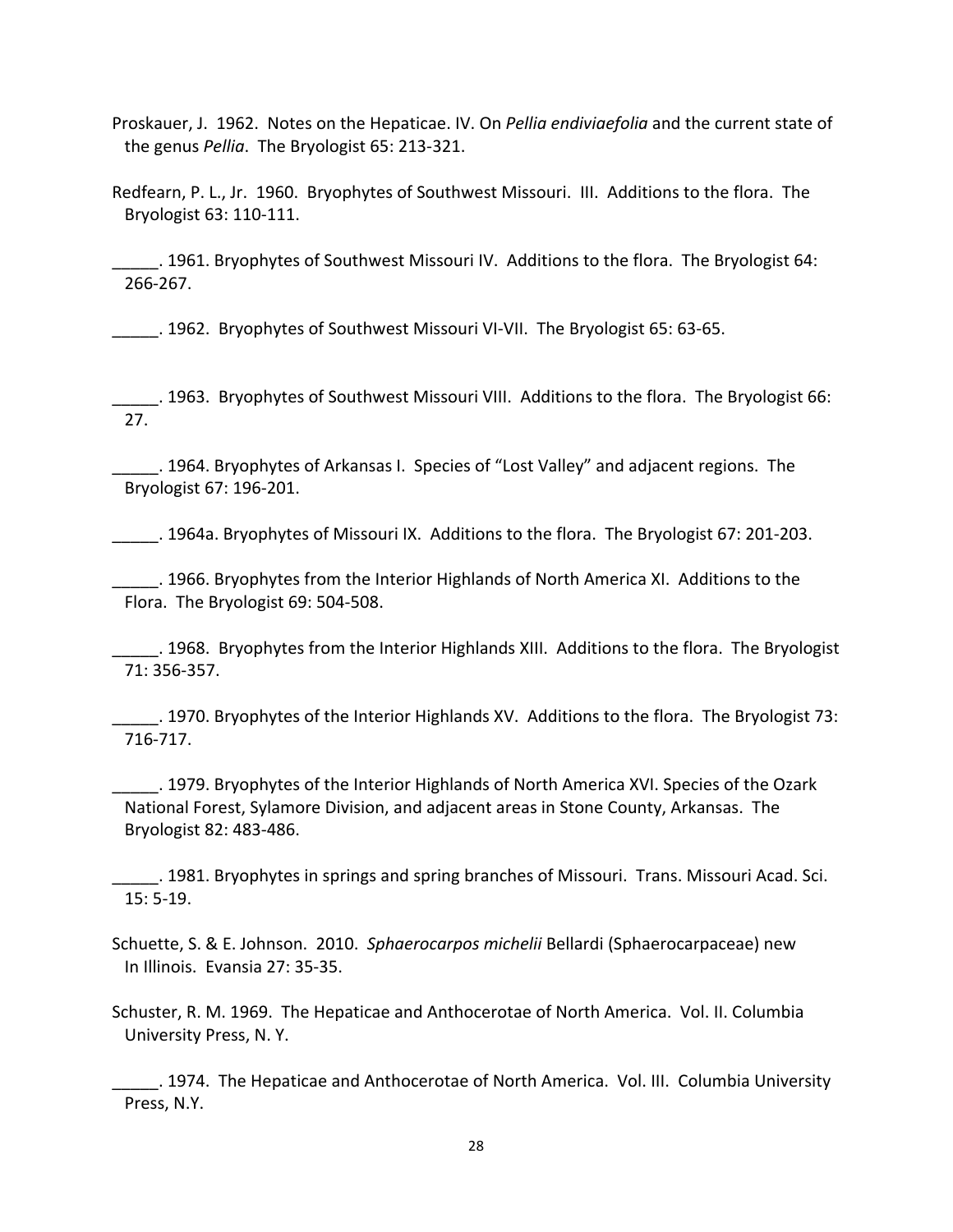\_\_\_\_\_. 1980. The Hepaticae and Anthocerotae of North America. Vol. IV. Columbia University Press, N.Y.

\_\_\_\_\_. 1992. The Hepaticae and Anthocerotae of North America. Vols. V & VI. Field Museum of Natural History, Chicago.

Sharp, A. J. 1929. Bryophytes of eastern Oklahoma. Proc. Okla. Acad. Sci. 6: 35‐38.

\_\_\_\_\_. 1930. Bryophytes of Southeastern Oklahoma I. A preliminary list with notes. The Bryologist 33: 45‐55.

Skorepa, A. C. 1968. Liverworts from southern Illinois. The Bryologist 84: 365‐367.

Smith, T. E. 2001. Highlights of Missouri field botany (1999‐2000). Missouriensis 22: 16‐21.

\_\_\_\_\_ .& Timme, S.L. *Oxymitra incrassata* (Brot.) Sergio & Sim‐Sim (Oxymitraceae) New to Missouri.

Stotler, R. E. and D. H. Vitt. 1975. Additions to the hepatic flora of the Pickle Springs area of southeastern Missouri. The Bryologist 72: 176‐178.

and Crandall‐Stotler. 1977. A checklist of the liverworts and hornworts of North America. The Bryologist 80: 405‐428.

Thomas, P. E. 1974. Hepaticae of the Interior Highlands of North America. Unpublished MS Thesis, Southwest Missouri State University, Springfield.

\_\_\_\_\_ & P. L. Redfearn, Jr. 1976. Bryophytes of the Interior Highlands XVI. New distributional records for Arkansas and Missouri. The Bryologist 79: 100‐101.

Thomson, J. W. 1960. The 1960 foray of the American Bryological Society in Oklahoma. The Bryologist 64: 252‐255.

Thompson, R. H. 1948. *Sphaerocarpos michelii* Bellardi in the United States. The Bryologist 64: 252‐255.

Timme, S. L. 1987. Distribution of bryophytes in selected western Missouri and western Arkansas prairies. Pgs. 61‐64. In G. Clamby (ed.). Proc. Of the Ninth North American Prairie Conference, Tri‐City Colleges, Moorhead, MN.

\_\_\_\_\_. 1991. Hepatics collected at the Eighth Midwest Bryological & Lichenological Foray. Evansia 8: 48‐50.